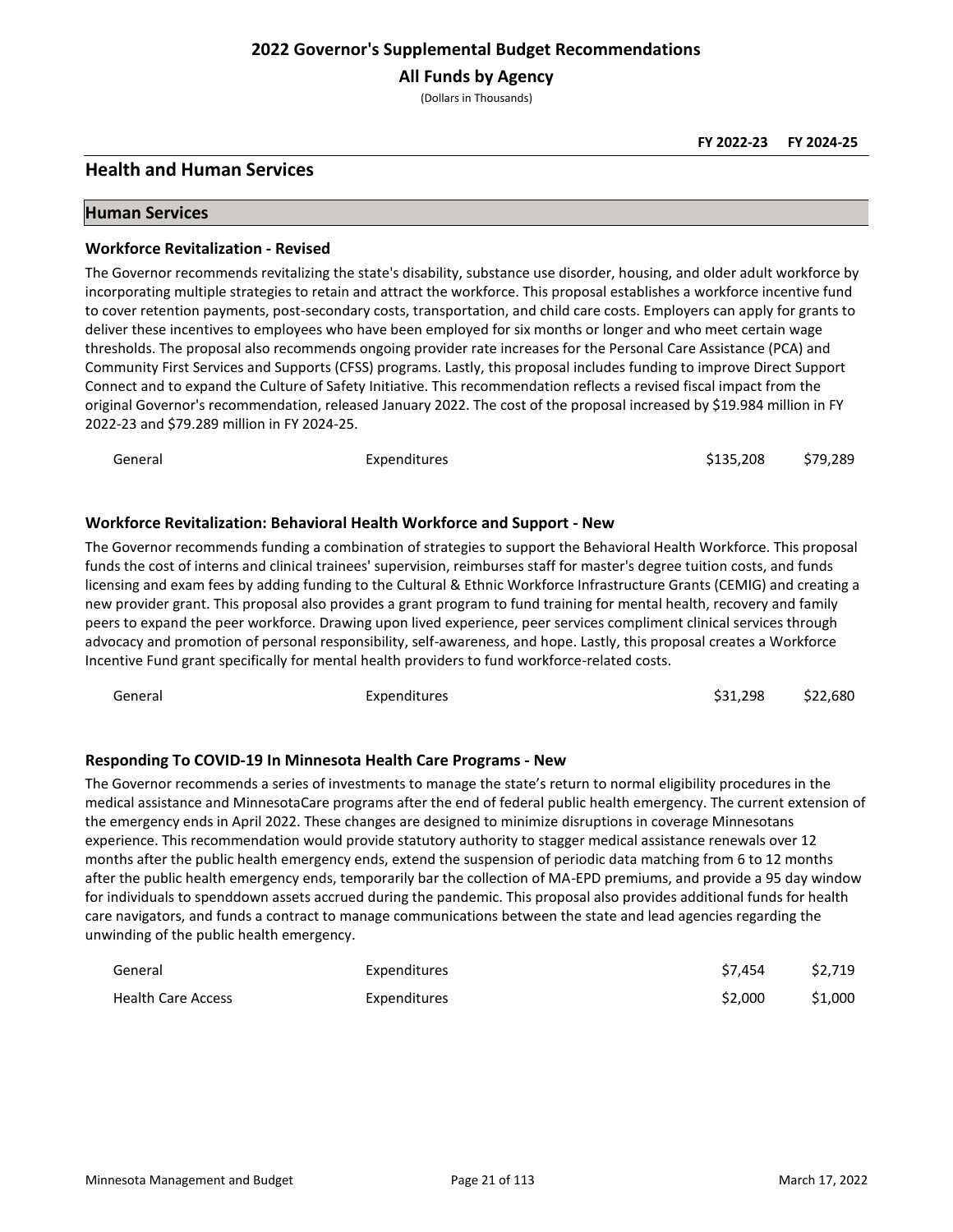**All Funds by Agency**

(Dollars in Thousands)

## **Human Services**

## **Increasing Health Care Affordability for Minnesotans - Repriced**

The Governor recommends creating a MinnesotaCare buy-in. This allows individuals whose incomes are too high to be eligible for regular MinnesotaCare to purchase into the program. This recommendation also seeks to strengthen the state's existing public health care programs and improve the enrollee experience by making systems improvements that will be necessary to implement the buy-in and other recommended changes, establishing funding for community-driven health care improvements, and simplifying the MinnesotaCare premium scale to maintain the current American Rescue Plan Act (ARPA)-reduced premiums past the end of 2022. This recommendation reflects a repriced fiscal impact from the original Governor's recommendation, released January 2022. The cost of the proposal increased by \$208,000 in FY 2022-23 and \$1.368 million in FY 2024-25.

| <b>Health Care Access</b><br>Expenditures | \$48,033 | \$99,311 |
|-------------------------------------------|----------|----------|
|-------------------------------------------|----------|----------|

## **Coverage for Undocumented Children - Repriced**

The Governor recommends expanding the MinnesotaCare program to provide coverage to undocumented children under the age of 19 beginning January 1, 2024. This state-only funded MinnesotaCare expansion is estimated to provide health care access for an average of 1,700 additional children. This recommendation reflects a repriced fiscal impact from the original Governor's recommendation, released January 2022. The cost of the proposal increased by \$1.787 million in FY 2024-25.

Health Care Access **Expenditures** Expenditures **Expenditures Expenditures Expenditures EXPENDITE 13,963** 

## **Provide Continuous MA Eligibility for Children Under 21 - Revised**

The Governor recommends expanding Medical Assistance (MA) eligibility for children under 21 to offer children 12 months of continuous coverage. Once determined eligible, children will retain coverage for 12 months until they turn 21, or no longer reside in the state, requests the state cancel their coverage, or pass away. At the end of the 12-month period, the child's eligibility will be redetermined following standard MA eligibility renewal policies, including closure if the child is no longer eligible. If eligibility is renewed, the child is again enrolled in Medical Assistance for a new 12-month period. This change is expected to result in an average of an additional 15,888 children a month retaining their MA coverage.

This recommendation reflects a revised fiscal impact from the original Governor's recommendation, released January 2022. The cost of the proposal decreased by \$5.373 million in FY 2022-23 and \$33.752 million in FY 2024-25. This change reflects a revision to the assumption around the length of time needed to complete the needed IT systems work and federal approvals to implement this change. This recommendation would be implemented by January 2024.

General Expenditures 51,124 \$40,935 \$40,935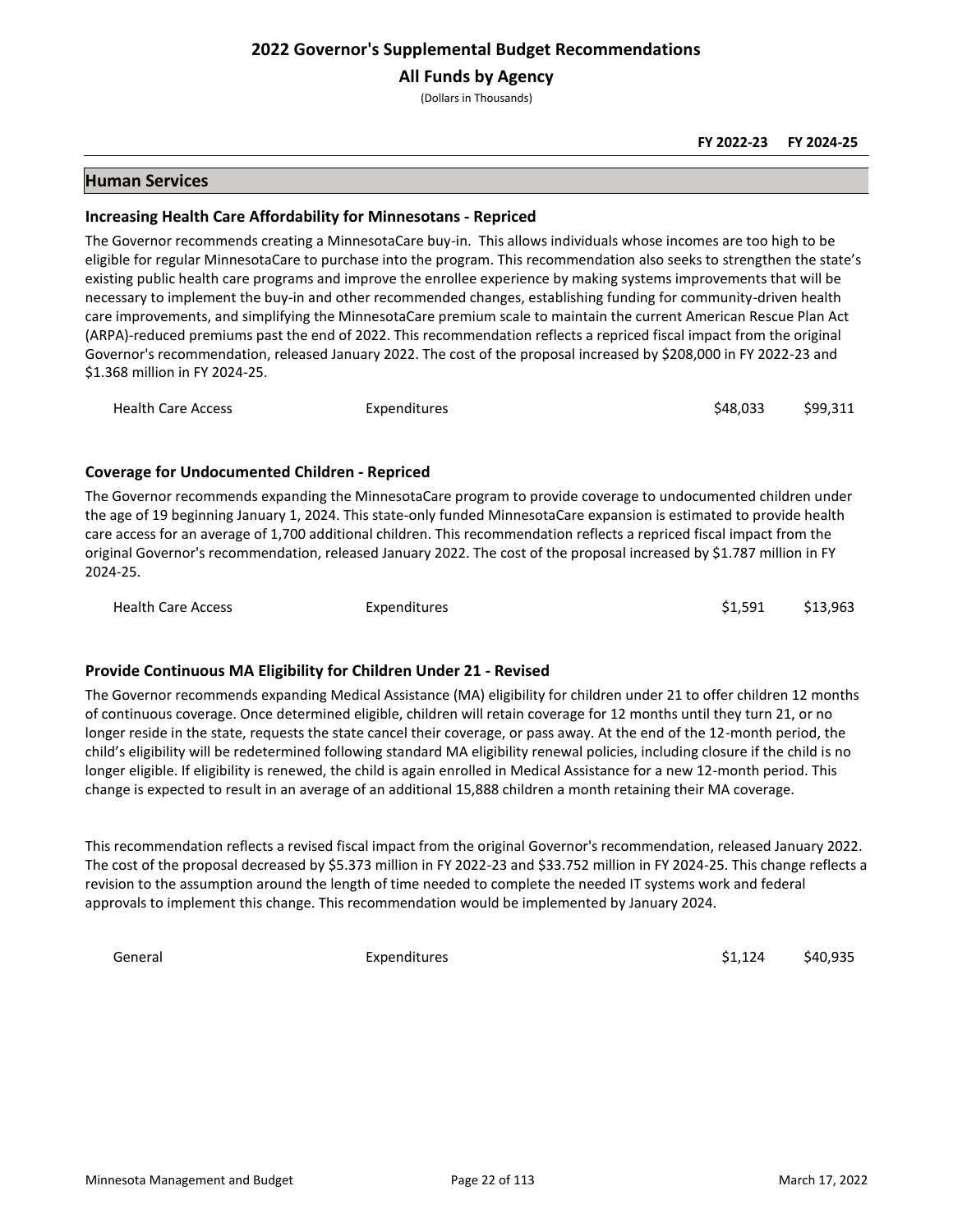# **All Funds by Agency**

(Dollars in Thousands)

#### **FY 2022-23 FY 2024-25**

## **Human Services**

#### **Stabilizing Working Minnesotans - Revised**

The Governor recommends changes to how the state calculates benefits for the Minnesota Family Investment Program (MFIP) and General Assistance (GA) to provide more consistent financial support to lower income Minnesotans. This change will set MFIP benefits based upon six month reporting periods rather than monthly income reporting. This recommendation will also set benefits based upon income from the last 30 days rather than income from two months prior. These changes will align MFIP and GA rules with Supplemental Nutrition Assistance Program (SNAP) and Housing Support program rules.

This recommendation reflects a revised fiscal impact from the original Governor's recommendation, released January 2022. The general fund cost of the proposal decreased by \$304,000 in FY 2022-23 and \$15.494 million in FY 2024-25. The TANF fund cost of the proposal decreased by \$522,000 in FY2022-23, and \$18.487 million in FY2024-25. This change reflects a revision to the assumption around the length of time needed to complete the needed IT systems work. This recommendation would be implemented by March 2024.

| General      | Expenditures | \$663 | \$18,638 |
|--------------|--------------|-------|----------|
| Federal TANF | Expenditures |       | \$22.470 |

#### **Addressing Deep Poverty - Repriced**

The Governor recommends advancing initiatives to ensure people living in deep poverty are offered supports to meet their basic needs. This proposal increases General Assistance for the first time since 1986 by indexing the benefits to an annual cost of living adjustment. This would raise the maximum GA benefit from approximately \$203 per month to \$355 per month. This proposal also disregards pandemic periods from the Emergency General Assistance formula, making it more equitable for Tribes and Counties and streamlines the standard for lead agency overpayment errors. This recommendation reflects a repriced fiscal impact from the original Governor's recommendation, released January 2022. The cost of the proposal decreased by \$572,000 in FY 2024-25.

| General | Expenditures | \$82 | \$45,508 |
|---------|--------------|------|----------|
|---------|--------------|------|----------|

## **Emergency Services Program Funding for Shelter Services - Revised**

The Governor recommends additional funding for the Emergency Services Program (ESP) to support Minnesota adults, youth, and families experiencing homelessness. This investment will increase shelter capacity and services across the state, giving shelter providers that were under financial strain even before the COVID-19 pandemic the resources necessary to support increased operations costs, manage safe facilities, and deliver enhanced services to Minnesotans experiencing homelessness. The proposal also would amend Minnesota Statute to make tribal nations eligible for ESP funds. Lastly, this proposal would create emergency funding for local and tribal governments and nonprofits to avoid losing current bed capacity funded by pandemic aid. This recommendation reflects a revised fiscal impact from the original Governor's recommendation, released January 2022. The cost of the proposal increased by \$20 million in FY 2022-23.

General Expenditures \$55,000 \$60,000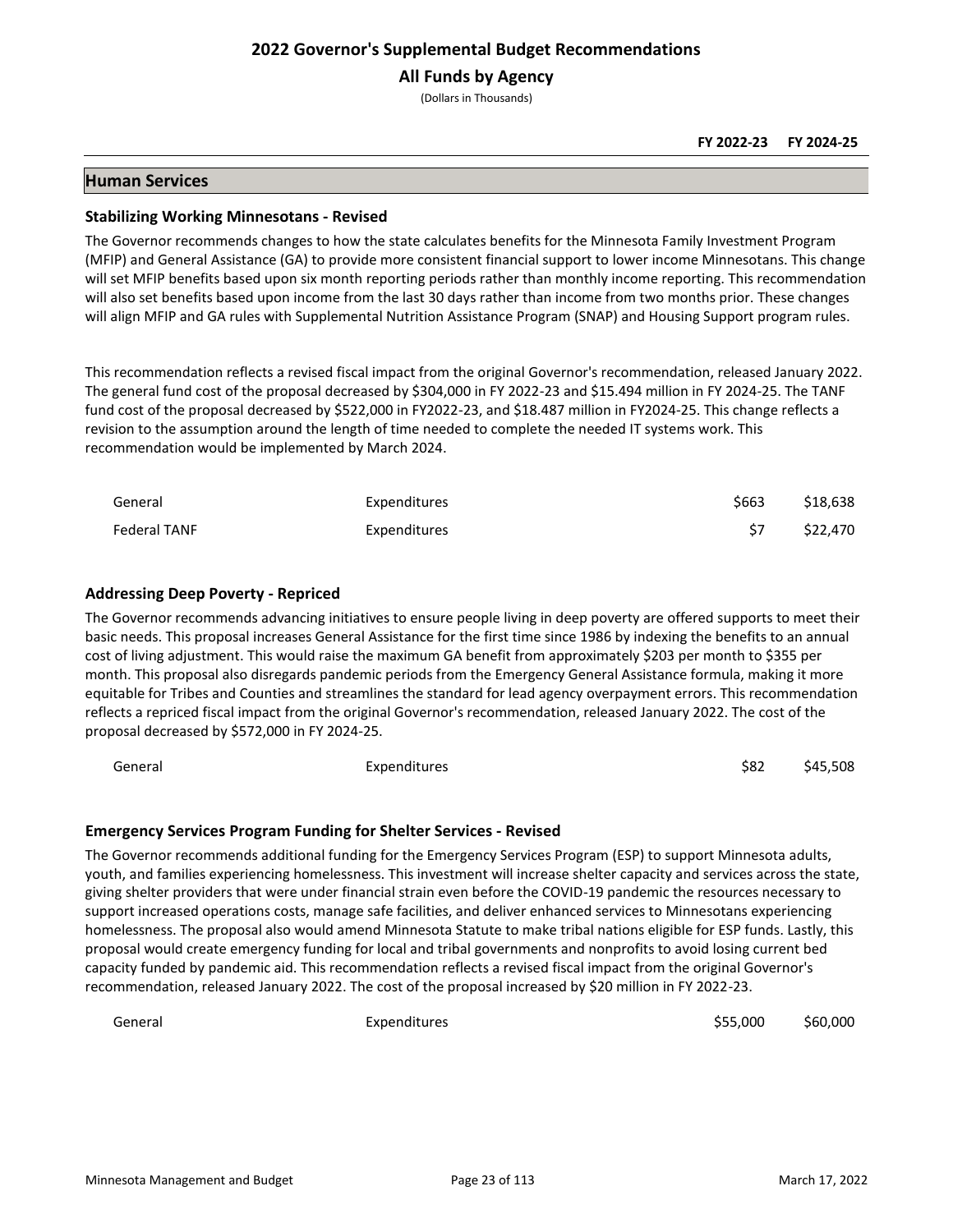**All Funds by Agency**

(Dollars in Thousands)

#### **FY 2022-23 FY 2024-25**

## **Human Services**

#### **Service Delivery Transformation Continuation**

The Governor recommends funding to support continued efforts to transform the human service delivery system towards an integrated, person-centered experience for individuals and families accessing human services programs. Funding will be used to advance the strategy, recommendations and roadmap that were developed by external IT consultants in partnership with DHS, MNIT, counties and tribes. This recommendation will significantly change how the agency and its partners manage business transformation and system modernization activities and is centered on outcomes and people being served.

| General | Expenditures | \$77,516<br>\$0 |
|---------|--------------|-----------------|
|---------|--------------|-----------------|

## **Critical Resources for Licensing**

The Governor recommends investing in additional licensing staff to respond to the growth in the number of foster care and home and community-based services (HCBS) licensed programs and related maltreatment and licensing complaints. The Licensing Division in the Office of Inspector General performs a critical role in ensuring the health and safety of the vulnerable adults and children receiving services through licensing reviews and maltreatment investigations. Licensed programs and investigations have increased significantly while staffing has failed to keep pace with this growth. This proposal will decrease the time it takes to conduct HCBS licensing visits from once every 4.5 years to every 3 years, increase timeliness of reviews of foster care license applications and licensing actions, and ensure that the department meets statutory timelines for maltreatment complaints.

General Expenditures \$2,923 \$6,260

#### **Forecasting Basic Sliding Fee Child Care Assistance Program - Repriced**

The Governor recommends forecasting the Child Care Assistance Basic Sliding Fee program to allow all individuals who meet the income and other eligibility criteria to access the program starting in fiscal year 2024. Through forecasting individuals will not have to wait until funds are available to access the program and would eliminate waiting lists for the program. When fully implemented it is estimated an additional 16,000 families would be served by this program. This recommendation reflects a repriced fiscal impact from the original Governor's recommendation, released January 2022. The cost of the proposal increased by \$12,000 in FY 2024-25.

| General             | Expenditures | \$81 | \$467,630 |
|---------------------|--------------|------|-----------|
| <b>Federal TANF</b> | Expenditures |      | \$47,000  |

#### **Increase CCAP Rates to 75th Percentile - Repriced**

The Governor recommends increasing Child Care Assistance Program (CCAP) Rates to the 75th percentile of the 2021 market survey effective October 3, 2022. CCAP serves approximately 15,000 families and 30,000 children each month. The Governor also recommends automatically updating rates to the 75th percentile of the most recent market starting January 1, 2025 and every three years thereafter. This recommendation reflects a repriced fiscal impact from the original Governor's recommendation, released January 2022. The cost of the proposal decreased by \$13,000 in FY 2022-23, and \$8.027 million in FY2024-25.

| General | Expenditures | \$51 \$267,240 |
|---------|--------------|----------------|
|         |              |                |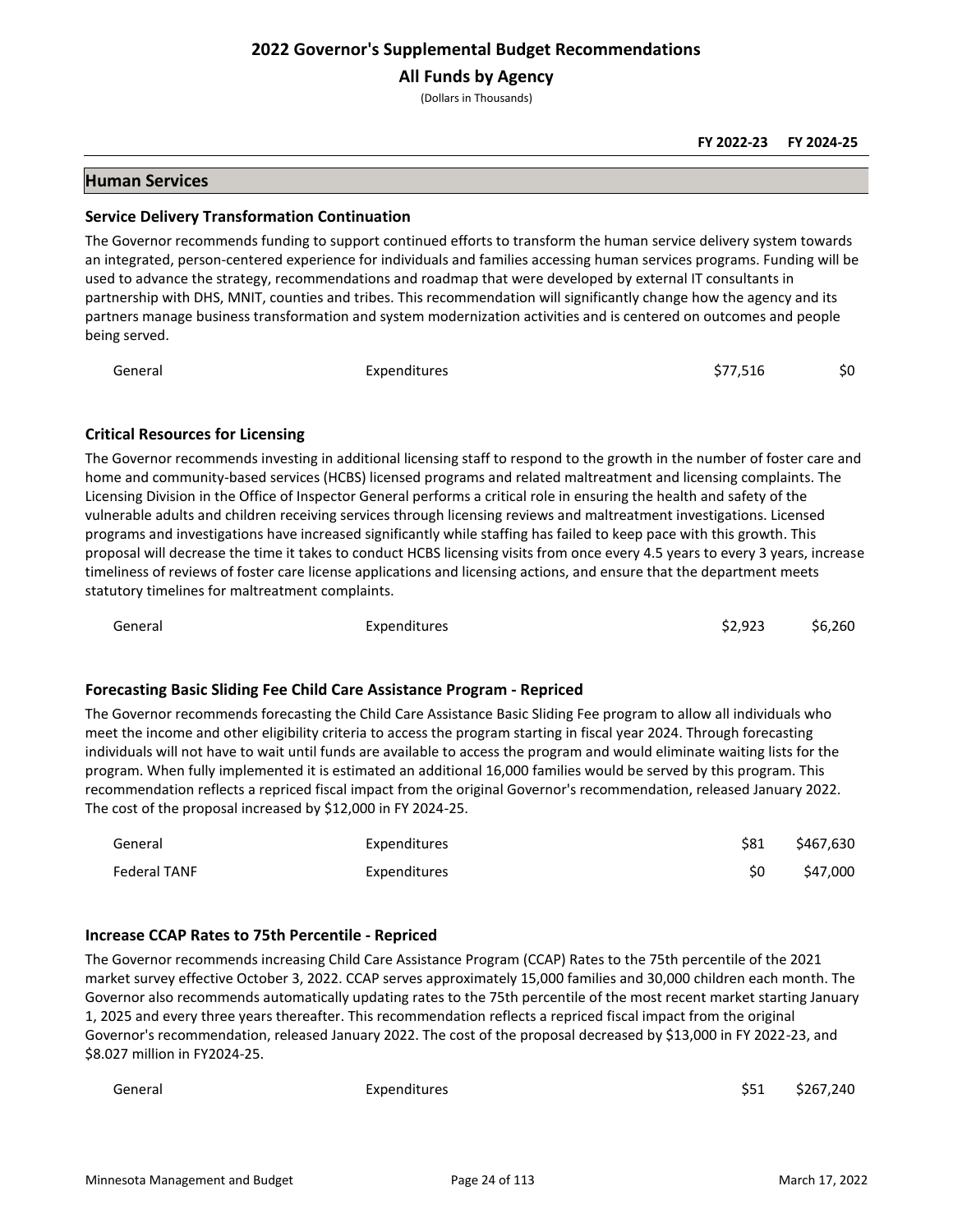**All Funds by Agency**

(Dollars in Thousands)

#### **FY 2022-23 FY 2024-25**

## **Human Services**

#### **CCAP Family Definition - Repriced**

The Governor recommends altering the definition of family under the Child Care Assistance Program (CCAP) to include foster care families, relative custodians, successor custodians, and guardians. This proposal would allow these individuals to access the Child Care Assistance Basic Sliding Fee program to receive increased financial support for child care. It is anticipated an additional 2,000 families would be eligible for the basic sliding fee as a result of this proposal. This recommendation reflects a repriced fiscal impact from the original Governor's recommendation, released January 2022. The cost of the proposal increased by \$37,000 in FY 2024-25.

General Expenditures \$56 \$37,460

## **Building Child Care Capacity/Grants to Stabilize Child Care Providers - Repriced**

The Governor recommends additional funding for grants to support child care providers experiencing financial hardship. The ongoing COVID-19 pandemic continues to place financial burdens upon child care providers. This proposal would extend the availability of additional financial support for child care providers after federal funds made available from the American Rescue Plan (ARP) are exhausted to ensure the continued availability of child care slots. This proposal also extends funding for local child care support services originally developed using ARP funds, including technical assistance for child care providers, training and recruitment of qualified staff to work in the child care sector, child care shared services alliances, and support for provider business practices through technology access and supports. This recommendation reflects a repriced fiscal impact from the original Governor's recommendation, released January 2022. The repricing does not change the aggregate cost of the proposal.

| General | Expenditures                                                                                                           | \$31,703 | \$71.379 |
|---------|------------------------------------------------------------------------------------------------------------------------|----------|----------|
|         |                                                                                                                        |          |          |
|         | <b>Interaction of Child Care Program Changes - Revised</b>                                                             |          |          |
|         | This recommendation reflects the additional cost of implementing the following three proposals in conjunction with one |          |          |

another: forecasting the basic sliding fee child care assistance program, setting rates at the 75th percentile of the most recent market survey, and changing the family definition in CCAP. This recommendation reflects a revised fiscal impact from the original Governor's recommendation, released January 2022. The cost of the proposal decreased by \$689,000 in FY 2022-23, and \$1.477 million in FY 2024-25. This proposal now includes an interaction with the Governor's recommendation to expand Pre-K and the Stabilizing Working Minnesotans proposal.

General Expenditures (\$689) \$174,142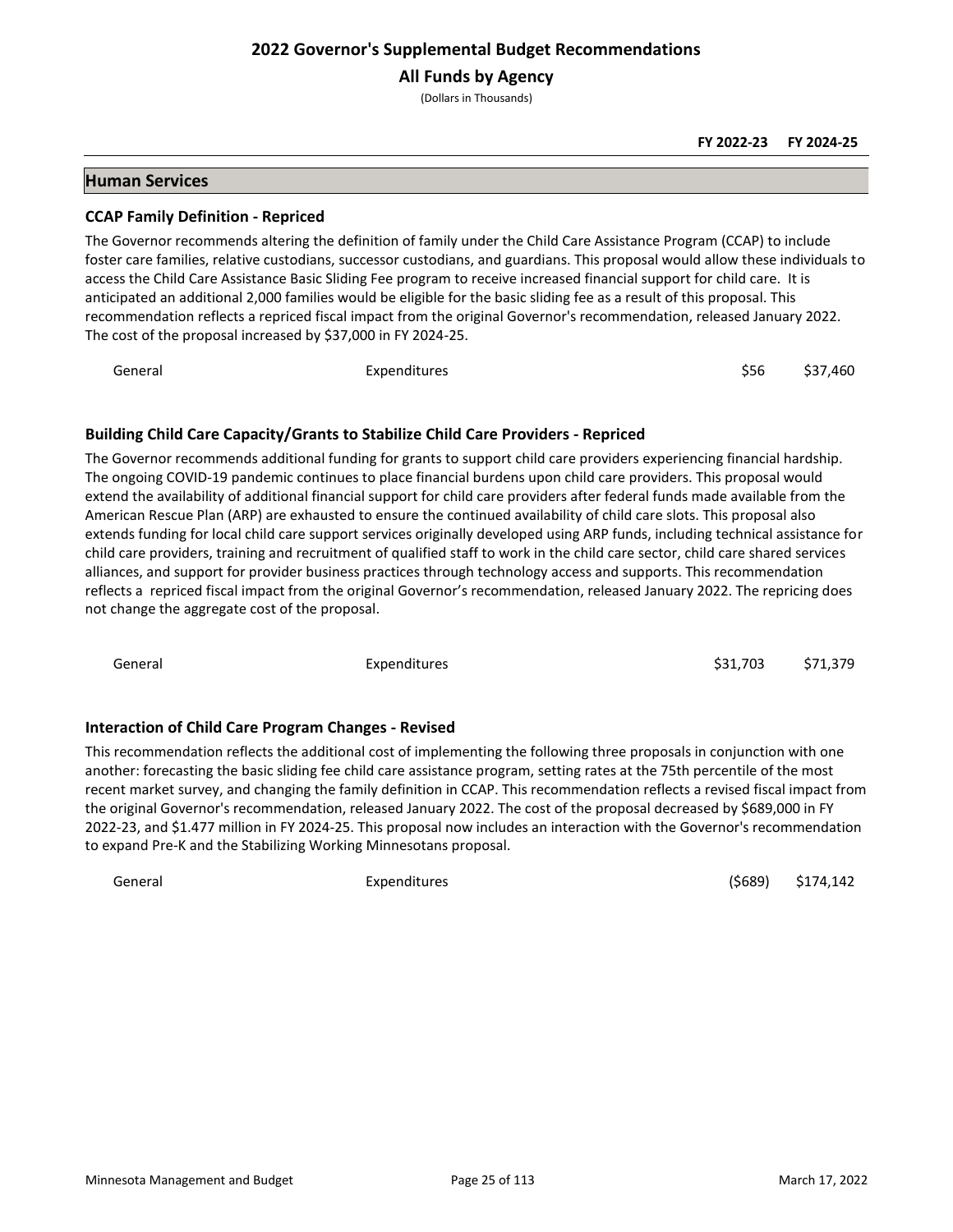**All Funds by Agency**

(Dollars in Thousands)

## **Human Services**

#### **Investments in Child Welfare Prevention and Systemic Needs - Repriced**

The Governor recommends a series of investments to reduce the number of children entering the child welfare system. These investments will also better ensure that when children have entered the child welfare system that they are more likely to remain safely at home with their parents or, if removal is necessary, placed into care with relatives or kin. This recommendation expands several programs with the goal of supporting more families by expanding their and making prevention and family preservation a central focus. This includes an expansion of the Parent Support Outreach program to schools and community-based agencies, expansion of Family Group Decision Making, expansion of the Parent Mentors program's prevention activities, and increasing the state's contribution to Family Assessment Response, which all support children remaining safely in their homes and provides more funding to counties and tribal governments. This recommendation reflects a repriced fiscal impact from the original Governor's recommendation, released January 2022. The cost of the proposal decreased by \$105,000 in FY 2022-23, and \$130,000 in FY 2024-2025.

| General                                               | Expenditures                                                                                                                                                                                                                                                                                                                                                                                                                                                                                                                                                                                                          | \$4.169 | \$93.096 |
|-------------------------------------------------------|-----------------------------------------------------------------------------------------------------------------------------------------------------------------------------------------------------------------------------------------------------------------------------------------------------------------------------------------------------------------------------------------------------------------------------------------------------------------------------------------------------------------------------------------------------------------------------------------------------------------------|---------|----------|
| <b>Preserving American Indian Families - Repriced</b> |                                                                                                                                                                                                                                                                                                                                                                                                                                                                                                                                                                                                                       |         |          |
|                                                       | The Governor recommends funding to address the rate of American Indian children entering the state's child welfare<br>system. This proposal would add staff to the agency's Indian Child Welfare Act (ICWA) compliance unit to expand and<br>strengthen existing work. This proposal adds staff to expand prevention and early intervention work, resolve the backlog of<br>ICWA non-compliance complaints, develop a human trafficking response specific to Indian children, young adults, and<br>families, and manage updates to the Tribal State Agreement. It also adds an attorney specializing in ICWA and laws |         |          |

impacting Indian children in the Child Protection system. This recommendation reflects a repriced fiscal impact from the original Governor's recommendation, released January 2022. The cost of the proposal increased by \$31,000 in FY 2022-23, and \$84,000 in FY 2024-25.

General Expenditures \$877 \$2,010

## **American Indian Child Welfare Initiative Planning - Mille Lacs Band of Ojibwe - Repriced**

The Governor recommends funding to the Mille Lacs Band of Ojibwe for support the tribal government's implementation of Minnesota's American Indian Child Welfare Initiative. Once fully implemented in fiscal year 2025, the tribal government will begin receiving child welfare cases from counties to offer culturally based services. This recommendation funds a two-phase approach to support tribal capacity to develop a federally reimbursable, tribally administered foster care and child welfare service. These funds will provide resources for the Mille Lacs Band of Ojibwe Family Services to hire staff to manage the growth in administrative and direct care programs. This recommendation reflects a repriced fiscal impact from the original Governor's recommendation, released January 2022. The cost of the proposal increased by \$3,000 in FY 2022-23, and \$6,000 in FY 2024-2025.

| General | Expenditures | \$1,339 | \$2,843 |
|---------|--------------|---------|---------|
|         |              |         |         |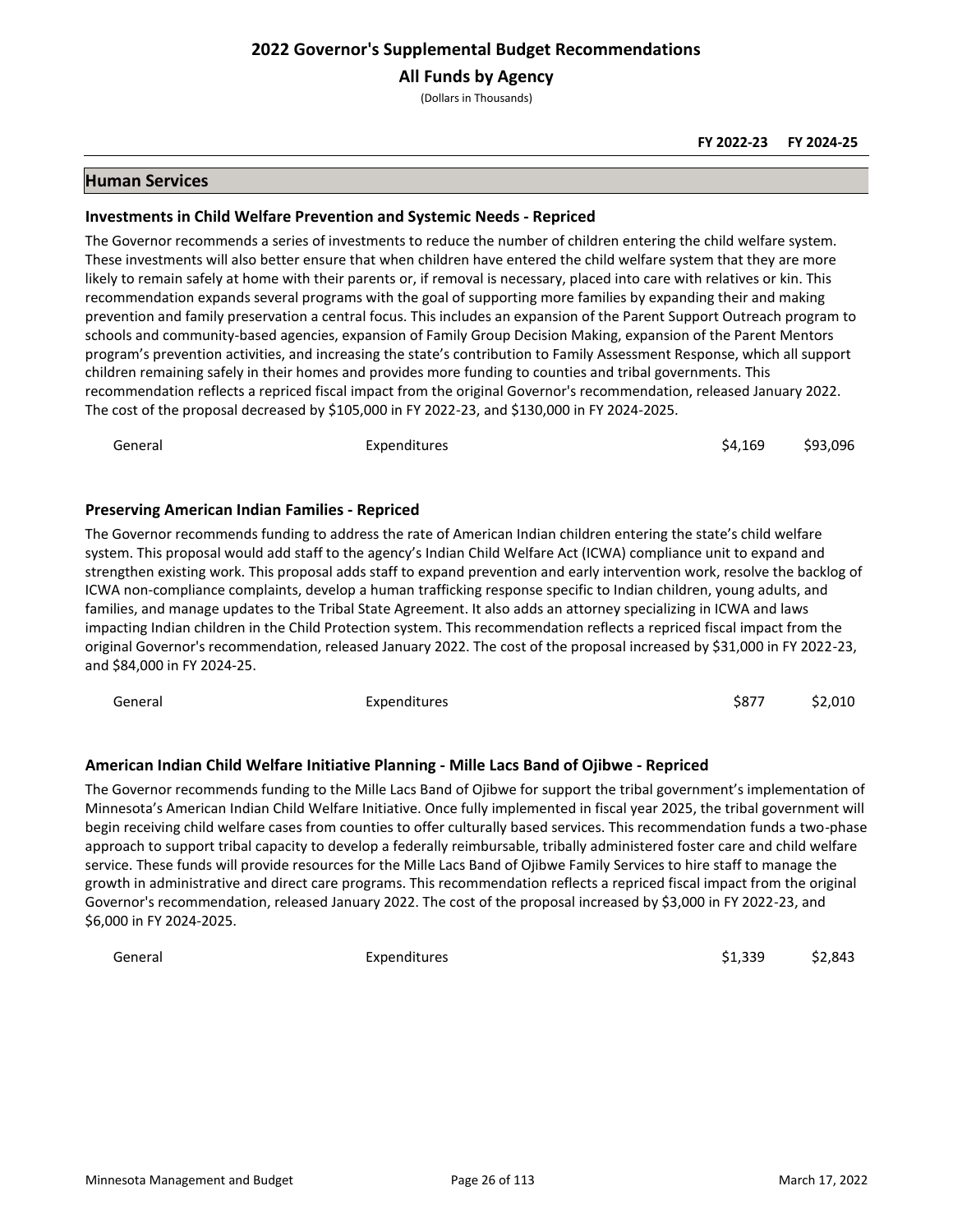**All Funds by Agency**

(Dollars in Thousands)

#### **FY 2022-23 FY 2024-25**

## **Human Services**

#### **Family First Implementation Phase 3 - Repriced**

The Governor recommends additional investments to support the implementation of the federal Family First Prevention Services Act (FFPSA). This recommendation provides additional state staff to implement new or expanded Title IV-E eligible prevention services, provides funding to operationalize the IT requirements of FFPSA, and creates a new grant program to pay for individuals to retain their Child and Adolescent Needs and Strengths (CANS) tool certification. This recommendation reflects arepriced fiscal impact from the original Governor's recommendation, released January 2022. The cost of the proposal decreased by \$21,000 in FY 2022-23 and increased by \$2,000 in FY 2024-25.

General Expenditures \$495 \$786

## **Connecting Minnesotans to Services and Supports - Repriced**

The Governor recommends connecting Minnesota children and families to additional services and supports. The funding would create a temporary two-year expansion of existing community support services to serve an additional 5,000 households. This proposal includes funding for a multilingual statewide helpline that will help connect people to community services and supports during the pandemic and post-pandemic recovery period, and additional resources for programs currently administered by the Resettlement Programs Office at the department. This recommendation reflects a repriced fiscal impact from the original Governor's recommendation, released January 2022. The cost of the proposal decreased by \$354,000 in FY 2022-23 and \$333,000 in FY 2024-25.

| General | <b>Expenditures</b> | \$5,253 | \$5,274 |
|---------|---------------------|---------|---------|
|         |                     |         |         |

## **Building Assets for Minnesota Families**

The Governor recommends an expansion of the Family Assets for Independence in Minnesota program. This program gives Minnesotans with low income matched savings accounts. This program expansion will increase the lifetime financial match limit from \$6,000 to \$9,000, allow tribal nations and 501(c)(3) organizations to administer to program, allow participants to contribute to 529 college savings plans, and allow participants to contribute to emergency savings account for unexpected expenses.

| General | Expenditures | \$5,000 | \$10,000 |
|---------|--------------|---------|----------|

## **Coordination & Local Community Resource Hubs - Repriced**

The Governor recommends a series of investments into Community Action Agencies and Tribal Nations to create community resource hubs to better connect families to services and supports. This recommendation funds physical locations that will support relationship-based, culturally appropriate program and service navigation. These sites will be geographically disbursed across the state with each agency eligible for up to three funded site partners. Current community Resource Hubs will be included as site partners moving forward. When fully implemented it is anticipated there will be over 100 community resource sites. This recommendation reflects a repriced fiscal impact from the original Governor's recommendation, released January 2022. The cost of the proposal increased by \$2,000 in FY 2022-23 and \$28,000 in FY 2024-25.

General Expenditures \$3,575 \$37,974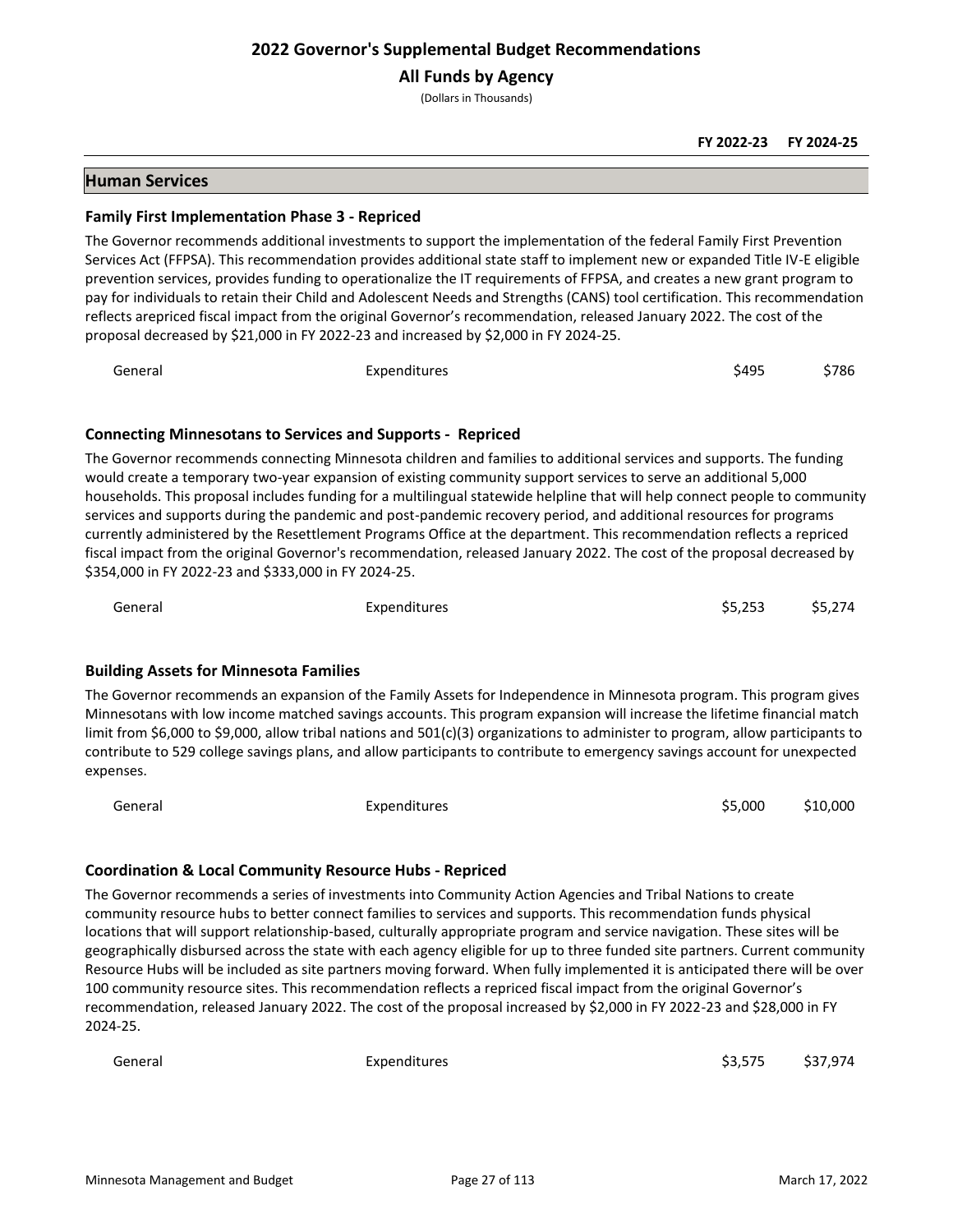**All Funds by Agency**

(Dollars in Thousands)

#### **FY 2022-23 FY 2024-25**

## **Human Services**

#### **Tribal Food Sovereignty - Repriced**

The Governor recommends providing funding to Tribal Nations and American Indian organizations to improve access to food security programs within tribal and American Indian communities. This funding will assist in building capacity for these governments and organizations to provide access to culturally relevant food supports. This recommendation will provide resources for capital and infrastructure development, funding for food security, and support for culturally relevant training for building food access and sustainability. This recommendation reflects a repriced fiscal impact from the original Governor's recommendation, released January 2022. The cost of the proposal increased by \$6,000 in FY 2022-23, and \$16,000 in FY 2024-25.

| \$7,006<br>General<br>Expenditures | \$5,016 |
|------------------------------------|---------|
|------------------------------------|---------|

#### **Food Support Grants**

The Governor recommends providing additional funding to food shelves, food banks, and meal programs to purchase, store, transport, and process the distribution of food to individuals and families. These funds may also be used to purchase personal protective equipment, hygiene supplies, and other COVID-mitigation strategies including no or low-contact distribution methods. These funds may also be used to provide outreach and application assistance to ensure eligible Minnesotans who are not enrolled in SNAP can receive SNAP benefits.

| General | Expenditures | \$5,000 | \$3,000 |
|---------|--------------|---------|---------|
|         |              |         |         |

## **Capital For Emergency Food Distribution Facilities - Repriced**

The Governor recommends providing grant funds to improve and expand food shelf facilities throughout the state through capital improvements. These funds can be used to add freezer space and dry storage space, improve the safety and sanitation of existing food shelves, and address on-going wear-and-tear and deferred maintenance of existing food shelves. This recommendation includes administrative resources to manage these grants. This recommendation reflects a repriced fiscal impact from the original Governor's recommendation, released January 2022. The cost of the proposal increased by \$2,000 in FY 2022-23.

| General | <b>Expenditures</b> | \$15,002 | \$0 |
|---------|---------------------|----------|-----|
|         |                     |          |     |

#### **Expanding Children's Inpatient Psychiatric and PRTF Beds - Repriced**

The Governor recommends funding to retain, create, or expand children's inpatient psychiatric and psychiatric residential treatment facility beds. The funding would be issued through a competitive request for proposal process to hospitals or mental health providers to retain, build or expand existing facilities to add beds for children in need of acute psychiatric care. This recommendation reflects a repriced fiscal impact from the original Governor's recommendation, released January 2022. The cost of the proposal decreased by \$157,000 in FY 2022-23 and \$304,000 in FY 2024-25.

General Expenditures \$10,333 \$15,644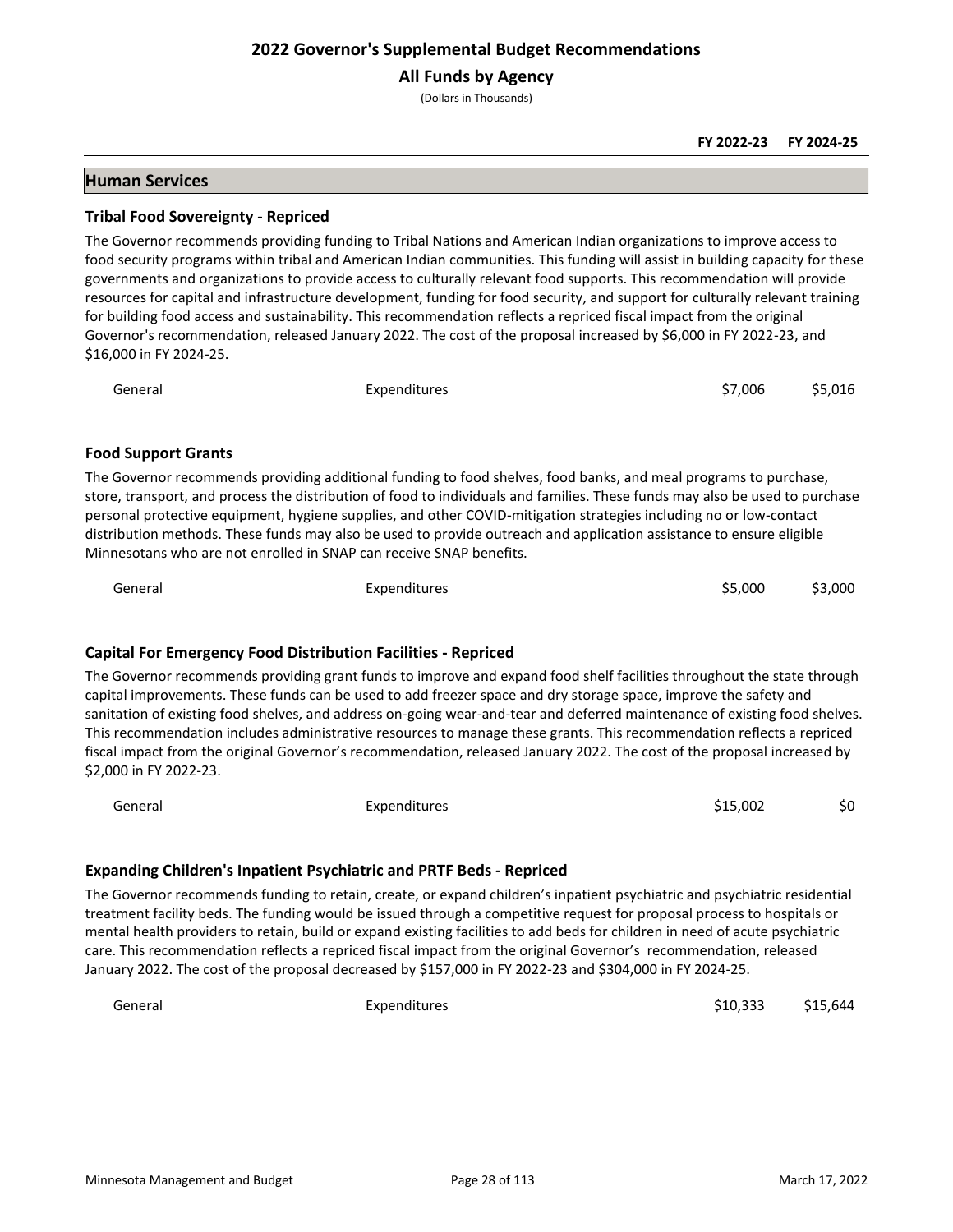#### **All Funds by Agency**

(Dollars in Thousands)

#### **FY 2022-23 FY 2024-25**

#### **Human Services**

#### **Expanding Support for Psychiatric Residential Treatment Facilities (PRTFs)**

The Governor recommends additional funding for startup grants for new Psychiatric Residential Treatment Facilities. These facilities provide active treatment at an inpatient level of care under the direction of a physician, seven days per week, to youth under age 21 with complex mental health needs and their families, based on medical necessity. This recommendation also expands the allowable uses of start-up grants to include emergency workforce shortage uses, as determined by the Commissioner.

General Expenditures \$954 \$1,934 **Expanding Mobile Transition Units and Person Centered Discharge**

The Governor recommends expanding mobile transition units and strengthening person-centered discharge planning activities. This recommendation expands mobile transition units to include both adults and children in emergency departments and inpatient hospital settings to transition them to an appropriate level of care. This recommendation also funds certified individuals to work with adults, children and their parents, to develop person-centered transition planning as part of discharge planning.

| General                                              | Expenditures                                                                                                                                                                                                                                                                                                                                                                                                                                                                                                          | \$540 | \$1.374  |
|------------------------------------------------------|-----------------------------------------------------------------------------------------------------------------------------------------------------------------------------------------------------------------------------------------------------------------------------------------------------------------------------------------------------------------------------------------------------------------------------------------------------------------------------------------------------------------------|-------|----------|
| <b>Expanding Intensive Treatment in Foster Care</b>  |                                                                                                                                                                                                                                                                                                                                                                                                                                                                                                                       |       |          |
| children and families served from 175 to 800 a year. | The Governor recommends expanding eligibility for the Intensive Treatment in Foster Care Medical Assistance service to<br>include children at risk of an out-of-home placement. This expanded program will be called Children's Intensive Behavioral<br>Health Services. This investment will allow for earlier interventions, reducing the need for children to be separated from<br>their families and placed in foster care or residential treatment. It is anticipated this new service will expand the number of |       |          |
| General                                              | Expenditures                                                                                                                                                                                                                                                                                                                                                                                                                                                                                                          | \$372 | \$12,766 |
|                                                      |                                                                                                                                                                                                                                                                                                                                                                                                                                                                                                                       |       |          |

#### **American Indian Culturally Responsive Rate in EIDBI**

The Governor recommends changing eligibility for an enhanced reimbursement for Early Intensive Developmental Behavioral Intervention (EIDBI) services to promote culturally responsive care offered to American Indian children. This recommendation adds that, in addition to non-English language fluency, a provider may receive the enhanced rate if they are certified by a tribal nation.

| General<br>_ _ _ | Expenditures | . .<br>-- | \$30 |
|------------------|--------------|-----------|------|
|                  |              |           |      |

## **Expanding First Episode Psychosis (FEP) and Developing an Emerging Mood Disorders Program**

The Governor recommends expansion of the First Episode Psychosis grant program and the creation of an emerging mood disorder program. First Episode Psychosis programs serve people 15 to 40 years old with early signs of psychosis. The Emerging Mood Disorder program would use evidence-informed interventions for youth and young adults who are at risk of developing a mood disorder or are experiencing an emerging mood disorder.

| General | Expenditures | \$2,000 | \$4,000 |
|---------|--------------|---------|---------|
|         |              |         |         |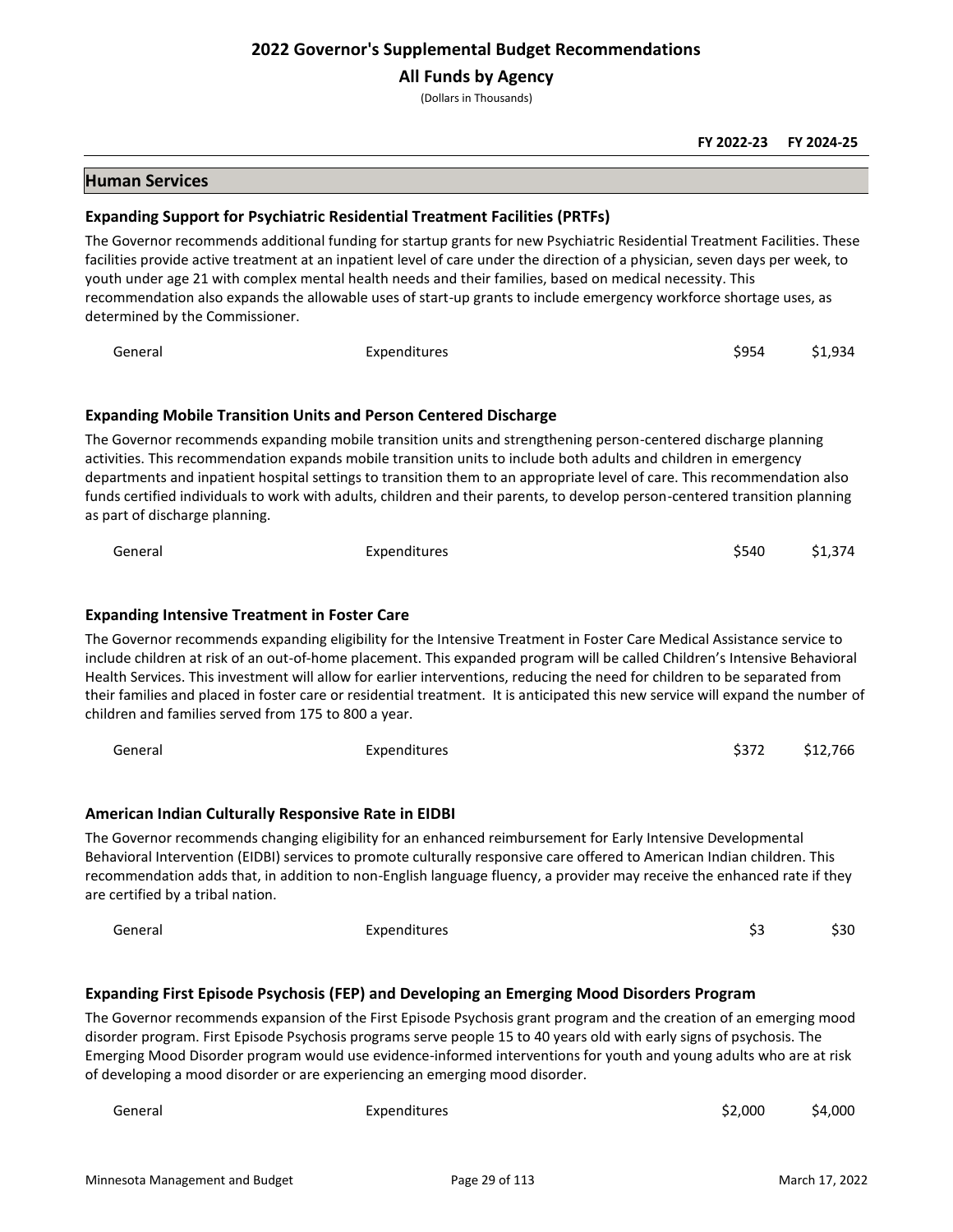**All Funds by Agency**

(Dollars in Thousands)

**FY 2022-23 FY 2024-25**

## **Human Services**

#### **Children's Mental Health Community of Practice**

The Governor recommends creating a Community of Practice focused exclusively on children's mental health issues. This network of families, advocates, researchers, providers, and other professionals will be tasked with identifying shared solutions to behavioral health issues facing children. This collaboration will attempt to identify gaps in children's behavioral health services, enhance collective knowledge, and inform changes to improve outcomes.

General Expenditures \$245 \$512

# **Expanding Mobile Crisis Grants and Transition to Community Initiative**

The Governor recommends additional, ongoing funding of mobile crisis grants and the Transition to Community Initiative. Mobile crisis grants strengthen the state's mobile crisis infrastructure and help improve access to crisis services by supporting counties and tribes to staff 24-hour mobile crisis lines. The Transition to Community Initiative assists people exiting Anoka-Metro Regional Treatment Center, community mental health psychiatric units, and Community Behavioral Health Hospitals, as well as people who are on the Forensic Mental Health Program. Funding and eligibility for these programs were expanded during the 2021 legislature, and the expansion is set to end in fiscal year 2024. This recommendation makes those expansions permanent.

General Expenditures \$0 \$20,444

## **Rate Increase for Adult Day Treatment Services**

The Governor recommends a rate increase for adult day treatment services. Adult day treatment services stabilize an individual's mental health and improve independent living and socialization skills. A rate increase for this service will ensure that providers are able to continue serving individuals so they can live in the community. Payment rates would increase by 50 percent effective January 1, 2023.

| General | Expenditures | \$261 | \$1,350 |
|---------|--------------|-------|---------|
|---------|--------------|-------|---------|

## **Children's Mental Health Respite Grant Clarifications**

The Governor recommends redefining the scope of allowable expenses under the Children's Mental Health Respite Care grant program to include forms of respite care services that are family-centered and culturally affirming. The proposal also increases access for children who are already in out-of-home placement, but who are at risk of a change in placement or a higher level of care due to their mental health conditions. Respite care grants provide temporary relief to families of children with emotional disturbances or severe emotional disturbances.

General Expenditures \$0 \$0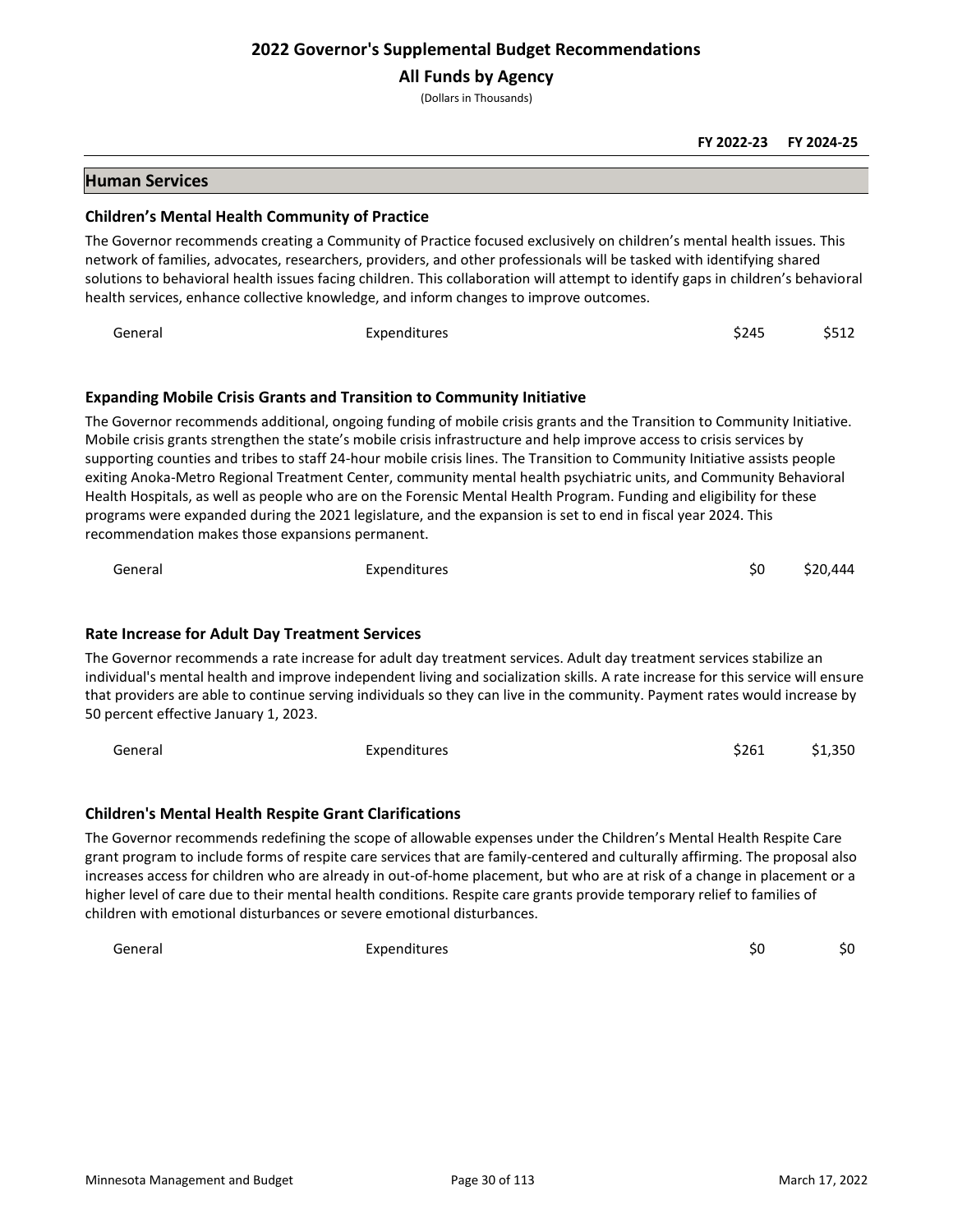**All Funds by Agency**

(Dollars in Thousands)

## **Human Services**

#### **Substance Use Disorder Direct Access Implementation and 1115 Compliance**

The Governor recommends the complete transition to Substance Use Disorder direct access, allowing individuals to seek treatment services from a provider of their choice. This reform will increase access to critical treatment services and ensurecompliance with federal guidelines. The proposal revises Minnesota Statutes related to Direct Access implementation, repurposes administrative funds for counties and tribal nations, and adds American Society of Addiction Medicine level of care definitions.

| General<br>Expenditures | \$543 | \$1,363 |
|-------------------------|-------|---------|
|-------------------------|-------|---------|

## **OERAC Updates - Revised**

The Governor recommends changes to the Opiate Epidemic Response Advisory Council (OERAC) composition and the Opiate Epidemic Response Fund distribution of funds. This proposal expands the membership of OERAC to include a representative from all 11 federally recognized American Indian tribes and two representatives to represent urban American Indian communities. The proposal requires that going forward, 50 percent of OERAC have lived experience with opioid addiction. This proposal requires that 40 percent of the OERAC grants are awarded to projects that have culturallyspecific or culturally responsive components. The proposal would continue existing funding for traditional healing grants and overdose prevention grants in the base, starting in FY 2025, which are currently set to expire. Lastly, this proposal includes funds for grant administration and for establishing a reporting structure for counties and cities to monitor promising practices. This recommendation reflects a revised fiscal impact from the original Governor's recommendation, released January 2022. The cost of the proposal increased by \$12,000 in FY 2022-23 and \$124,000 in FY 2024-25.

| Opiate Epidemic Response | Expenditures | \$551 | \$3,202 |
|--------------------------|--------------|-------|---------|
|                          |              |       |         |

## **Opioid Grant Program - New**

The Governor recommends funding a temporary grant program for grants to smaller non-profits with an emphasis on organizations utilizing culturally-specific practices. The funding in these grants would address opioid addiction and the subsequent socioeconomic challenges people may face, such as housing, employment, and treatment. The program would require a community review, which means the Department would work with community stakeholders to discuss what policies are working and what additional actions and resources are needed for more progress.

General Expenditures \$2,122 \$2,132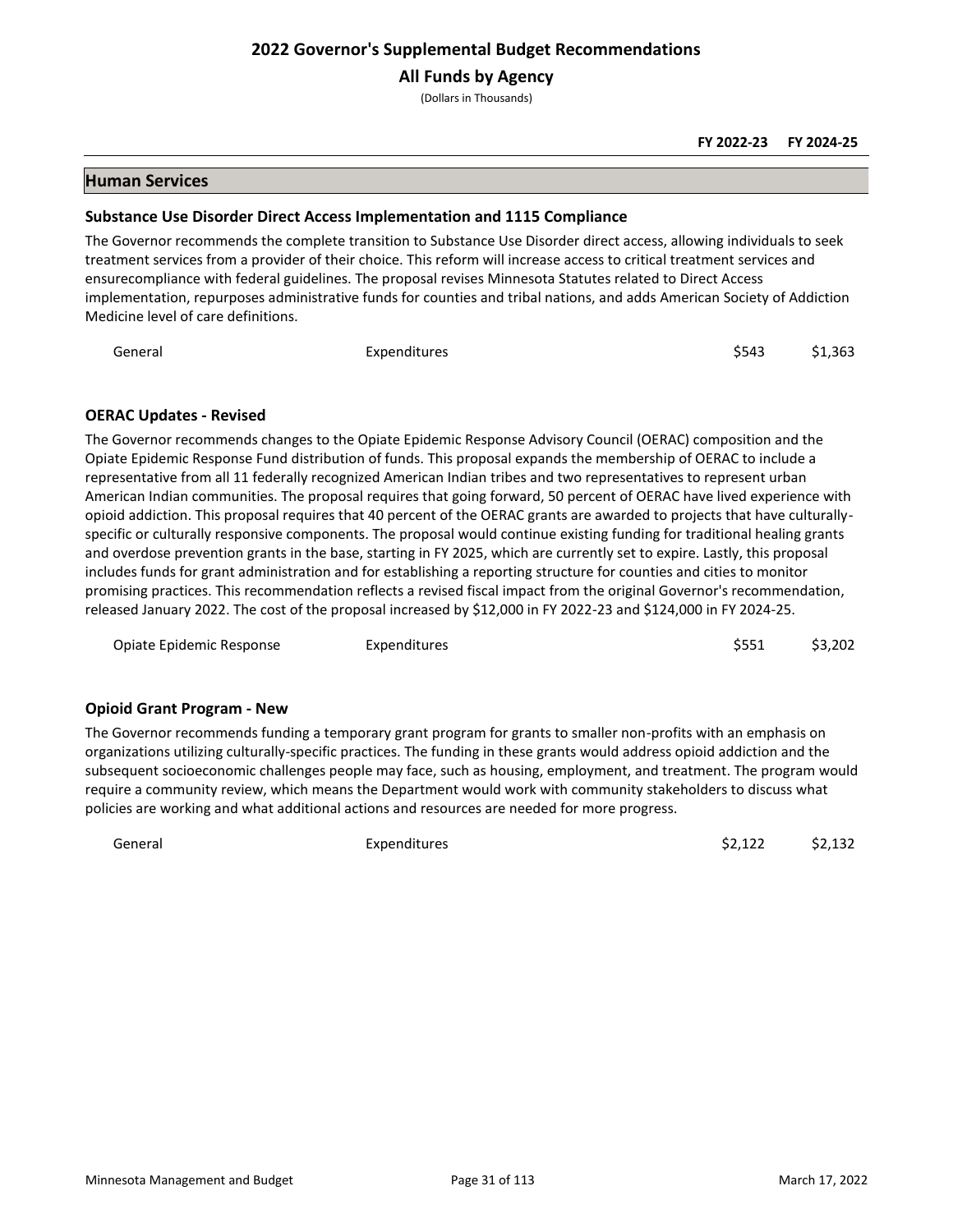**All Funds by Agency**

(Dollars in Thousands)

## **Human Services**

#### **Legalizing Adult-Use Cannabis**

The Governor recommends funding for the safe and responsible legalization of cannabis for adults in Minnesota, which will include a fiscal impact for the Department of Human Services. A new Cannabis Management Office would be responsible for the implementation of the regulatory framework for adult-use cannabis, along with the medical cannabis program, and a program to regulate hemp and hemp-derived products. This recommendation includes funding for the department to establish and administer the Substance Use Disorder Advisory Council whose purpose will be to develop and implement a comprehensive statewide approach to substance use disorder prevention and treatment. This recommendation establishes a substance use disorder treatment and prevention grant account and provides grant funding starting in FY 2024. This recommendation also includes administrative funding to provide for the expungement of non-violent offenses involving cannabis.

| General | Expenditures | \$1,354 \$10,704 |  |
|---------|--------------|------------------|--|
|         |              |                  |  |

## **Housing Support for Adults with Serious Mental Illness Program Expansion**

The Governor recommends expanding the Housing Support for Adults with Serious Mental Illness (HSASMI) program. This proposals expands eligibility to individuals with substance use disorders who are also homeless, long-term homeless, or atrisk for homelessness. These services help individuals to transition to and sustain permanent supporting housing.

| General | Expenditures | \$3,073 | \$6,168 |
|---------|--------------|---------|---------|
|         |              |         |         |

#### **PATH Program Expansion**

The Governor recommends expanding the Projects for Assistance in Transition from Homelessness (PATH) program so that people with substance use disorder are categorically eligible. The program currently provides outreach and support services for individuals with serious mental illness or co-occurring disorders who are experiencing homelessness, particularly individuals who are living in encampments, under highways or bridges, and other areas that are not fit for habitation.

| General | Expenditures | \$5,000 | \$10,000 |
|---------|--------------|---------|----------|
|---------|--------------|---------|----------|

#### **Homeless Youth Act Expansion**

The Governor recommends expanding services under the Homeless Youth Act (HYA). This is the primary program to assist homeless youth around the state. This additional investment in the HYA would enhance the supports provided to youth and young adults in need of assistance and increase the number of housing units for youth experiencing homelessness. This proposal also places an emphasis on young parents who are homeless and LGBTQ+ youth, who are disproportionately homeless compared to other young people.

General Expenditures \$0 \$11,238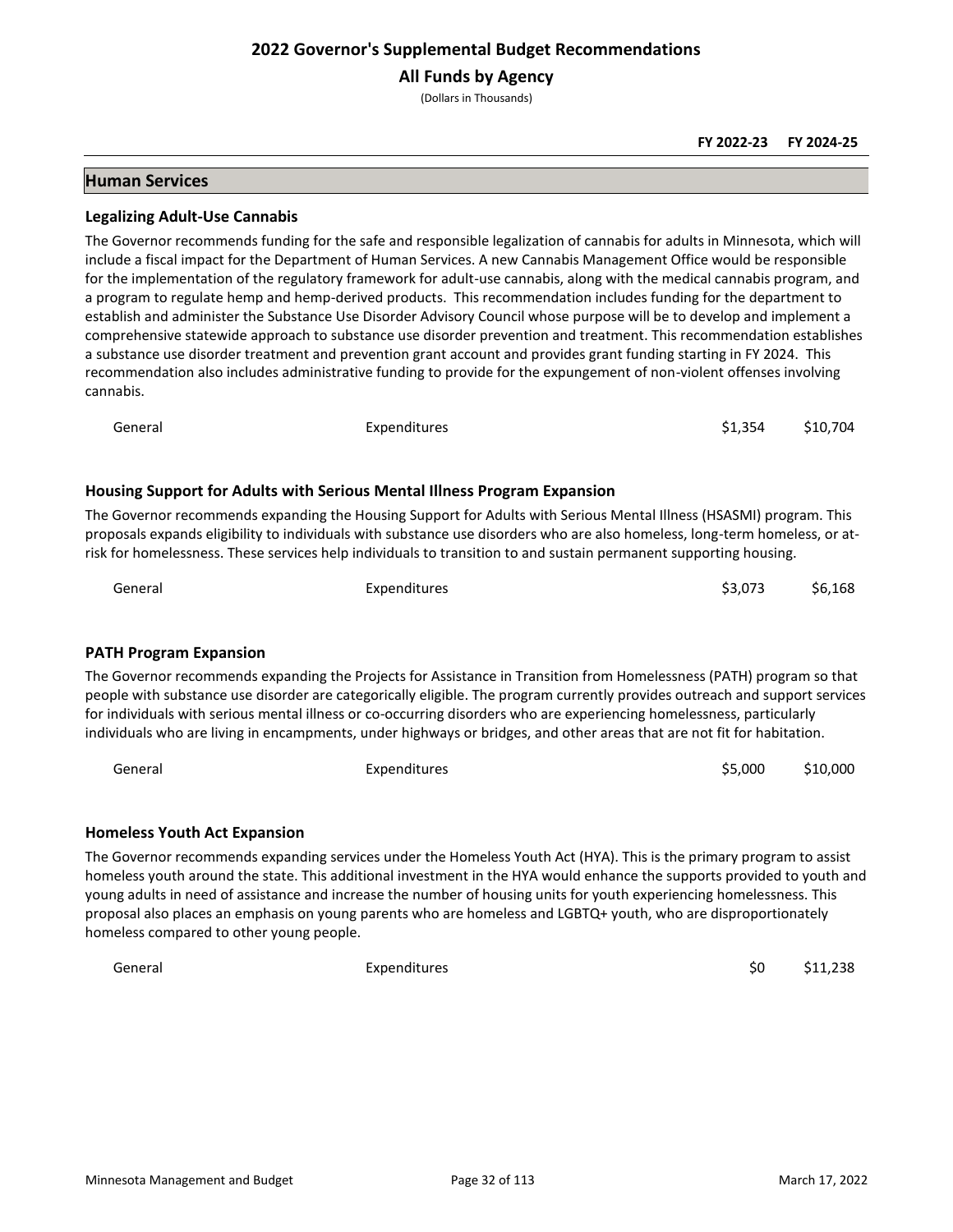## **All Funds by Agency**

(Dollars in Thousands)

#### **FY 2022-23 FY 2024-25**

#### **Human Services**

#### **Housing Transition Services through Housing Stabilization Services**

The Governor recommends ongoing funding to assist people using Housing Stabilization Services Medical Assistance benefit as they move to stable housing in the community. The proposal would provide up to \$3,000 per individual in moving assistance to cover rent or security deposits, utility set-up, and home furnishing. The current appropriation is temporary and is set to expire on March 31, 2024.

| General                                                 | Expenditures                                                                                                                                                                                                                                            | \$0 | \$2.298 |
|---------------------------------------------------------|---------------------------------------------------------------------------------------------------------------------------------------------------------------------------------------------------------------------------------------------------------|-----|---------|
| <b>Housing Stabilization Services Eligibility Staff</b> |                                                                                                                                                                                                                                                         |     |         |
| on March 31, 2024.                                      | The Governor recommends establishing permanent funding for additional staffing that assess eligibility for individuals<br>applying for Housing Stabilization Services financial assistance. The current appropriation is temporary and is set to expire |     |         |
| General                                                 | Expenditures                                                                                                                                                                                                                                            | S0  | \$763   |

#### **Community Living Infrastructure Program**

The Governor recommends extending funding for transitional housing costs covered through the Community Living Infrastructure (CLI) Program. Transitional costs can pay for rent and security deposits, utility set-up, and furnishing costs. The Community Living Infrastructure program supports counties and tribes to integrate housing into their human services infrastructure through funding for outreach, housing resource specialists, transition costs, and administration of the Housing Support program. The current appropriation for transitional housing costs as a part of CLI is temporary and is set to expire on March 31, 2024.

| General                                      | Expenditures                                                                                                                                                                                                                                                                                                                                                                    | \$0 | \$11,000 |
|----------------------------------------------|---------------------------------------------------------------------------------------------------------------------------------------------------------------------------------------------------------------------------------------------------------------------------------------------------------------------------------------------------------------------------------|-----|----------|
| <b>Increase Transitional Housing Program</b> |                                                                                                                                                                                                                                                                                                                                                                                 |     |          |
|                                              | The Governor proposes expanding the existing transitional housing program. This program is the primary state program<br>that funds temporary housing and wrap-around support services for individuals and families experiencing homelessness as<br>they prepare to transition to long-term housing stability. The funds would be used to expand existing services, particularly |     |          |

in preventative programming.

| General | Expenditures | \$0 | \$3,000 |
|---------|--------------|-----|---------|
|         |              |     |         |
|         |              |     |         |

#### **Joint Homelessness Prevention Initiative**

The Governor recommends an extension of current funding for the Joint Homelessness Prevention Initiative sponsored by the Department of Corrections (DOC) and the Department of Human Services (DHS). This proposal would maintain two temporary staff positions funded under DHS. The 2017 initiative was established to work with individuals identified as being at high risk of recidivism and to assist them in applying for public assistance benefits.

| General | Expenditures | \$0 | \$209 |
|---------|--------------|-----|-------|
|         |              |     |       |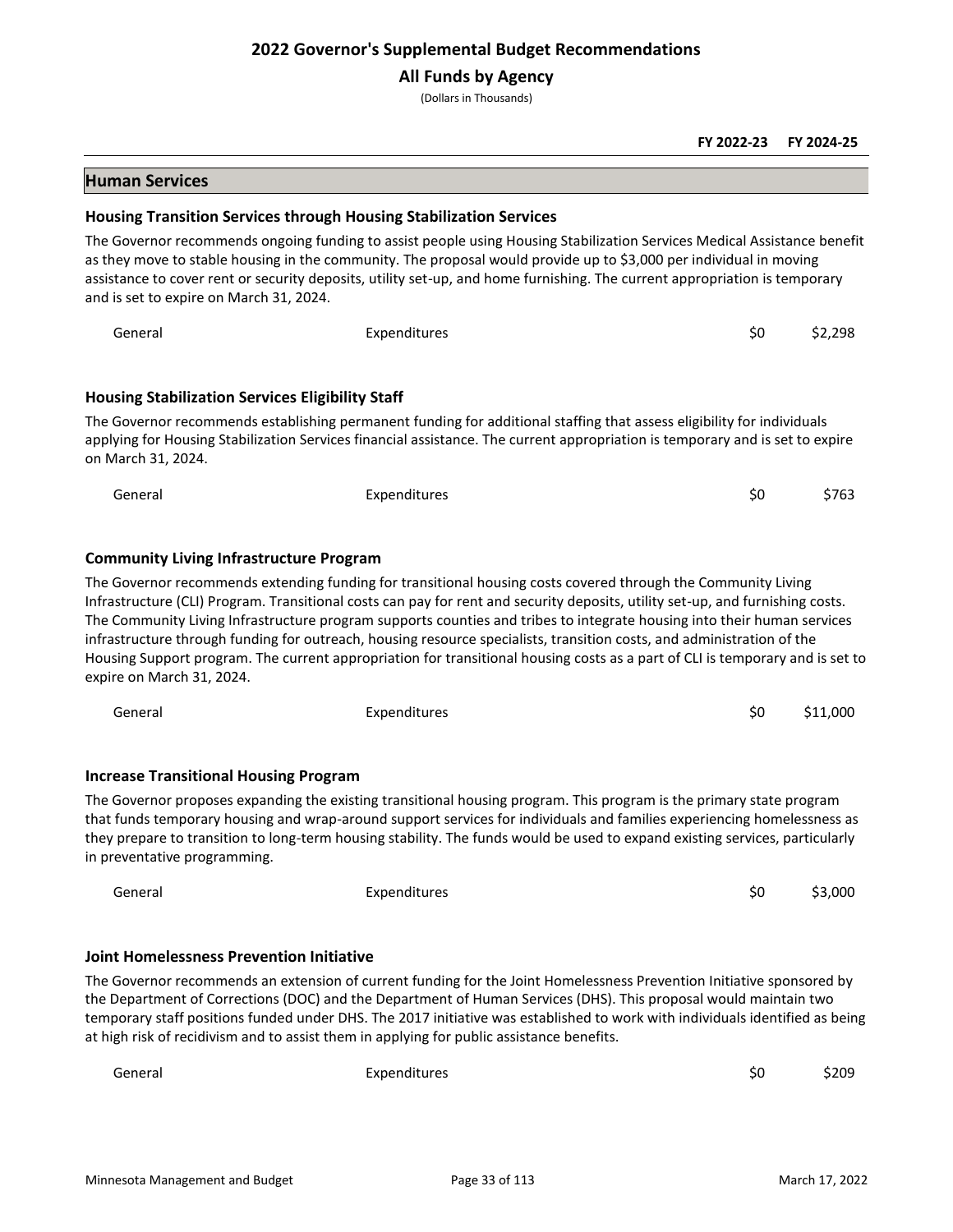**All Funds by Agency**

(Dollars in Thousands)

#### **FY 2022-23 FY 2024-25**

# **Human Services**

#### **Americorps Heading Home Corps Initiative**

The Governor recommends investing in a state match to help fund 100 positions for non-profits participating in the AmeriCorps Heading Home Corp Initiative. The initiative is a federal grant program that has provided 100 volunteers across 40 different shelter sites across Minnesota. Staff help individuals experiencing homelessness with navigating and accessing resources to achieve permanent housing. This funding would provide the state-match requirement to ensure the positions continue to serve beyond 2022.

| General                        | Expenditures                                                                                                                                                                                                                                                                                                                                                                                                                                      | \$1,100 | \$2,200 |
|--------------------------------|---------------------------------------------------------------------------------------------------------------------------------------------------------------------------------------------------------------------------------------------------------------------------------------------------------------------------------------------------------------------------------------------------------------------------------------------------|---------|---------|
|                                | <b>Staff Position in the Housing Division for Stakeholder Engagement</b>                                                                                                                                                                                                                                                                                                                                                                          |         |         |
|                                | The Governor recommends funding for additional staffing to assist in the administration of housing assistance programs.<br>The position would assist with current and new programming, with a focus on community outreach and equity.                                                                                                                                                                                                             |         |         |
| General                        | Expenditures                                                                                                                                                                                                                                                                                                                                                                                                                                      | \$71    | \$162   |
| <b>Housing Workforce Study</b> |                                                                                                                                                                                                                                                                                                                                                                                                                                                   |         |         |
|                                | The Governor recommends funding for the Department of Employment and Economic Development (DEED) and<br>Department of Human Services (DHS) to work with Minnesota Housing and the Minnesota Interagency Council on<br>Homelessness to survey and study the housing/shelter industry. This would include employees who work at shelters,<br>transitional housing settings, street outreach, and site-based housing for the long-term homelessness. |         |         |
| General                        | Expenditures                                                                                                                                                                                                                                                                                                                                                                                                                                      | \$188   | \$194   |

#### **Homeless Management Information System**

The Governor recommends funding to assist with the ongoing maintenance and improvement of the Homeless Management Information System (HMIS). The database supports programs across multiple agencies to serving individuals experiencing homelessness and allows the state to partner with other stakeholders to track progress and determine the best ways to target resources to meet the needs of this population.

| General | Expenditures                                                                                                           | \$1.600 | \$4,000 |
|---------|------------------------------------------------------------------------------------------------------------------------|---------|---------|
|         |                                                                                                                        |         |         |
|         | Codify FY 2022 Appropriation for Emergency Shelter Improvements - New                                                  |         |         |
|         | The Governor recommends codifying a fiscal year 2022 annonriation for emergency shelter to make the funds available fo |         |         |

The Governor recommends codifying a fiscal year 2022 appropriation for emergency shelter to make the funds available for longer than the current fiscal year to complete work related to making capital improvements to emergency shelters.

General Expenditures \$0 \$0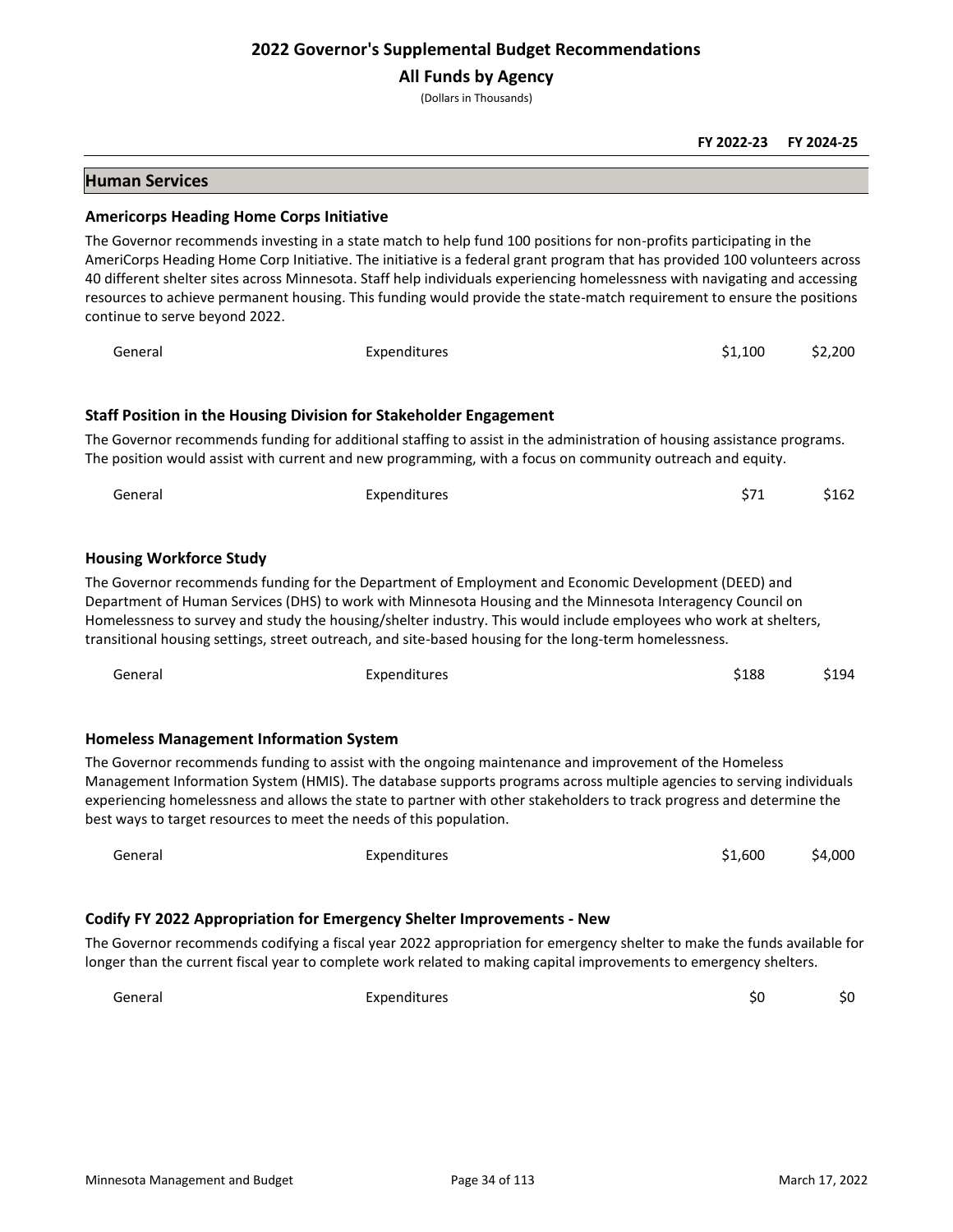**All Funds by Agency**

(Dollars in Thousands)

#### **FY 2022-23 FY 2024-25**

## **Human Services**

#### **Enhancing MHCP COVID-19 Vaccination Rates**

The Governor recommends funding for community outreach grants to support trusted messenger programs and culturally informed community-based providers to encourage vaccination against COVID-19 and other communicable diseases among Medical Assistance and MinnesotaCare enrollees. Department data shows that Minnesotans who get their health care coverage through the state's public health care programs had far lower COVID-19 vaccination rates than Minnesotans as a whole.. Allowable activities will include a variety of outreach methods to encourage vaccination, answer questions, and address misinformation. This proposal assumes that 50% of the costs of this program will be reimbursed by the federal government under recent guidance from CMS.

| General | Expenditures | \$1.116 | \$0 |
|---------|--------------|---------|-----|
|---------|--------------|---------|-----|

## **Medical Assistance for Former Foster Care Youth**

The Governor recommends expanding Medical Assistance (MA) eligibility to include former foster care youth who were enrolled in Medicaid in another state to comply with federal law. The federal Substance-Use Disorder Prevention that Promotes Opioid Recovery and Treatment for Patients and Communities (SUPPORT) Act requires Minnesota to cover former foster care youth, ages 18-26 who were in foster care and enrolled in Medicaid on their 18th birthday in another state. Minnesota has already adopted this expansion for former foster care youth who lived in Minnesota on their 18th birthday and were enrolled in MA when they left foster care as part of the requirements of the Affordable Care Act.

| General | Expenditures | \$792 | \$316 |
|---------|--------------|-------|-------|
|---------|--------------|-------|-------|

## **Remove Doula Supervision Requirement**

The Governor recommends removing the requirement that doulas be supervised by a licensed provider to be eligible for payment under the medical assistance program. Removing this requirement seeks to expand access to doula care which is linked to better maternal and postpartum outcomes. As a result of this change, doulas will now directly enroll as providers and receive direct payment from the state.

| General | Expenditures | \$20 | \$70 |
|---------|--------------|------|------|
|         |              |      |      |

#### **Continuous Improvement and Compliance Expansion**

The Governor recommends funding to hire additional staff in the department's continuous improvement, contracts and legal compliance, and internal audit divisions. This investment will allow the department to meet the increasing internal demand for continuous improvement expertise and to staff critical internal control functions. Increasing staff capacity in these business areas will allow the department to increase efficiency, reduce waste, and address gaps in centralized business functions that are contributing to audit findings.

General Expenditures \$1,543 \$3,326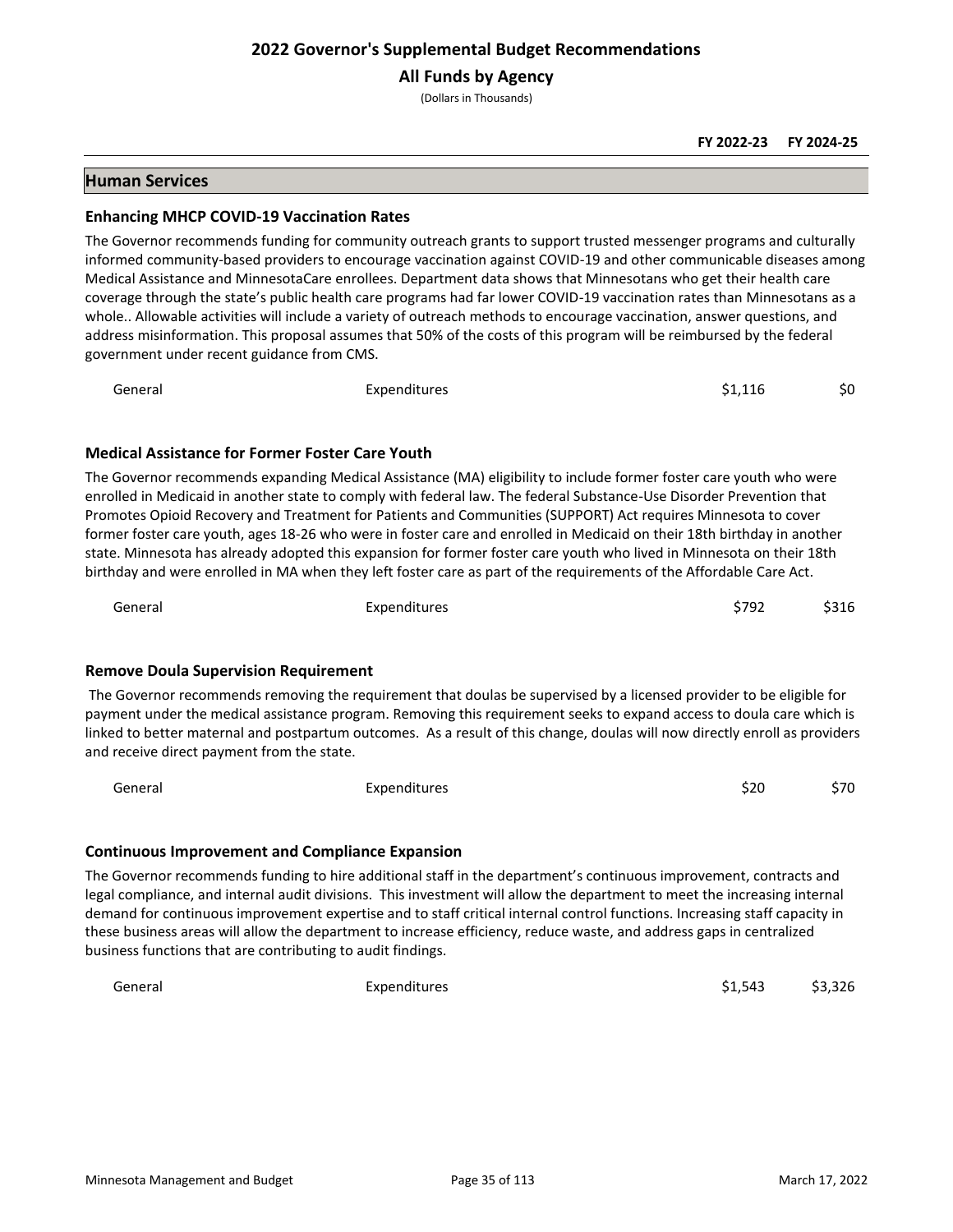**All Funds by Agency**

(Dollars in Thousands)

## **Human Services**

## **Background Studies Emergency Background Study Credit - Repriced**

The Governor recommends funding to credit DHS-regulated providers for costs incurred from emergency background studies conducted during the peacetime emergency following resubmission of studies for full federal and state compliance. During the peacetime emergency, the department temporarily waived and modified statutes governing the submission of background studies for regulated programs. While these statutory modifications ensured regulated providers were able to continue to provide critical services during the peacetime emergency, the modifications were only temporary and require every employee working under a cleared emergency background study to submit a new statutorily compliant study by July 2, 2022 to continue working in these programs. This recommendation reflects a repriced fiscal impact from the original Governor's recommendation, release January 2022. The cost of the proposal decreased by \$330,00 in FY 2022-23.

| General | Expenditures | \$3,300 | \$0 |
|---------|--------------|---------|-----|
|---------|--------------|---------|-----|

## **Direct Care and Treatment Electronic Health Record**

The Governor recommends funding to continue the development of an electronic health record system for the department's Direct Care and Treatment programs. Currently, Direct Care and Treatment is not compliant with a Department of Health mandate to have an electronic health record system. This recommendation funds a two phased approach to create a functioning electronic system and then integrating the electronic records across the entire health care system to provide more integrated care. This project is expected to be complete by the end of fiscal year 2025.

General Expenditures \$8,919 \$7,685

## **Supporting Drug Pricing Litigation Costs - Repriced**

The Governor recommends one-time funding to reimburse the department for drug pricing litigation costs. The department was subpoenaed as a part of a pharmaceutical drug price litigation case brought by the Minnesota Attorney General's Office. The department was required to hire a third-party vendor to assist in collecting the documentation, as the timeline to produce the documents was not feasible for current staff on-top of other administrative duties. This request would reimburse the department for its contracting costs to comply with the subpoena. This recommendation reflects a repriced fiscal impact from the original Governor's recommendation, released January 2022. The cost of the proposal increased by \$42,000 in FY 2022-23.

General Expenditures \$270 \$0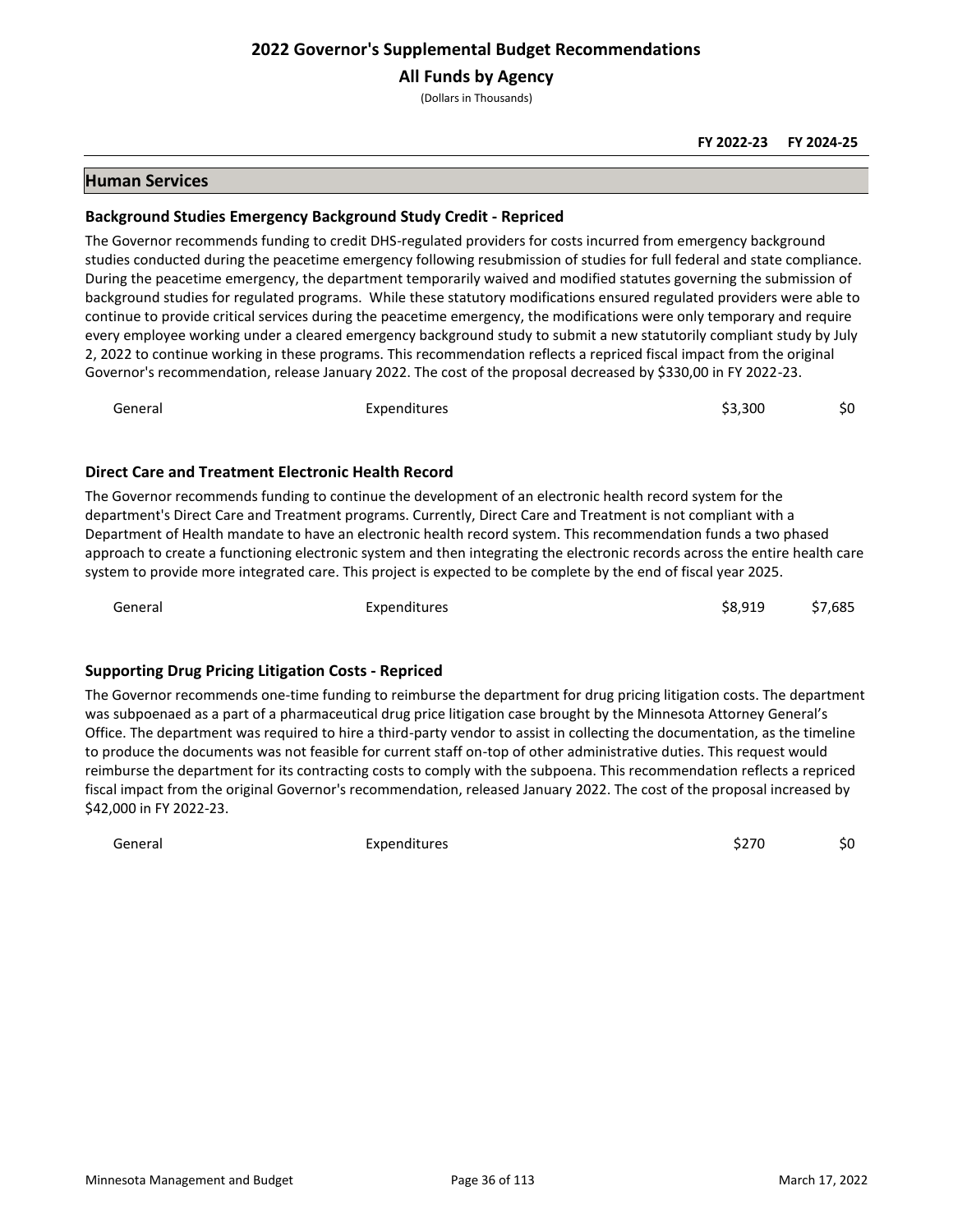**All Funds by Agency**

(Dollars in Thousands)

## **Human Services**

#### **Supporting Tribal Providers and Payments - New**

The Governor recommends additional administrative resources to develop a federally compliant enrollment and payment methodology for tribal providers delivering medical assistance services outside the tribe's primary facility. In 2016, the Centers for Medicare & Medicaid Services (CMS) issued guidance to states that established requirements for tribal providers for services that are provided outside of the four walls of the tribe's main tribal clinic or facility. This guidance is known as the "Four Walls" policy. Tribal providers that comply with the requirements may be eligible to receive the federally established daily all-inclusive rate (AIR) at 100% federal financial participation (FFP) for services rendered to tribal members. When services are delivered in line with this policy, MA services delivered to tribal members are entirely paid for using federal funds. To be eligible for this enhanced funding, providers must enroll as a federal qualified health center. This proposal also directs the department to create an alternative payment methodology in line with the new federal government policies. Enforcement of this federal policy has been suspended until nine months after the end of the public health emergency.

| General | Expenditures                                                                                                             | \$636 | \$356 |
|---------|--------------------------------------------------------------------------------------------------------------------------|-------|-------|
|         | Supporting Urban American Indians in Minnesota Health Care Programs - New                                                |       |       |
|         | The Governor recommends providing a grant to the Indian Health Board (IHB) of Minneapolis to support continued access    |       |       |
|         | to health care coverage, improve the quality of care, and to increase COVID-19 vaccination among urban American Indians. |       |       |
|         | The IHB provides medical and dental care and counseling services to approximately 5,000 people in the Twin Cities area.  |       |       |
|         | These funds can be used to provide medical assistance application assistance, increased care coordination, and           |       |       |

outreach/navigation by community health workers to address health care needs and other social drivers of health.

| General                                               | Expenditures                                                                                                                                                                                                                                                                                                                                                                                                                                                                                                                                                                                                        | \$5,030<br>\$2,518 |
|-------------------------------------------------------|---------------------------------------------------------------------------------------------------------------------------------------------------------------------------------------------------------------------------------------------------------------------------------------------------------------------------------------------------------------------------------------------------------------------------------------------------------------------------------------------------------------------------------------------------------------------------------------------------------------------|--------------------|
|                                                       |                                                                                                                                                                                                                                                                                                                                                                                                                                                                                                                                                                                                                     |                    |
|                                                       | <b>Opioid Treatment Program (OTP) Rate Integrity - New</b>                                                                                                                                                                                                                                                                                                                                                                                                                                                                                                                                                          |                    |
| better understand outcomes.                           | The Governor recommends updating the payment methodology for opioid treatment programs (OTP) rates. The new rates<br>will unbundle the current OTP per diem, while allowing for a weekly drug bundle, with non-medication treatment services<br>reimbursed separately. The Office of the Legislative Auditor and the Centers for Medicare and Medicaid services have<br>indicated that the department is not in compliance with federal and state laws under the current payment structure. This<br>proposal includes the administrative resources to implement the updated payment methodology and analyze data to |                    |
| General                                               | Expenditures                                                                                                                                                                                                                                                                                                                                                                                                                                                                                                                                                                                                        | \$472<br>\$251     |
| <b>SEIU Healthcare Bargaining - New</b><br>Minnesota. | The Governor recommends funding for memorandums of understanding between SEIU Healthcare and the State of                                                                                                                                                                                                                                                                                                                                                                                                                                                                                                           |                    |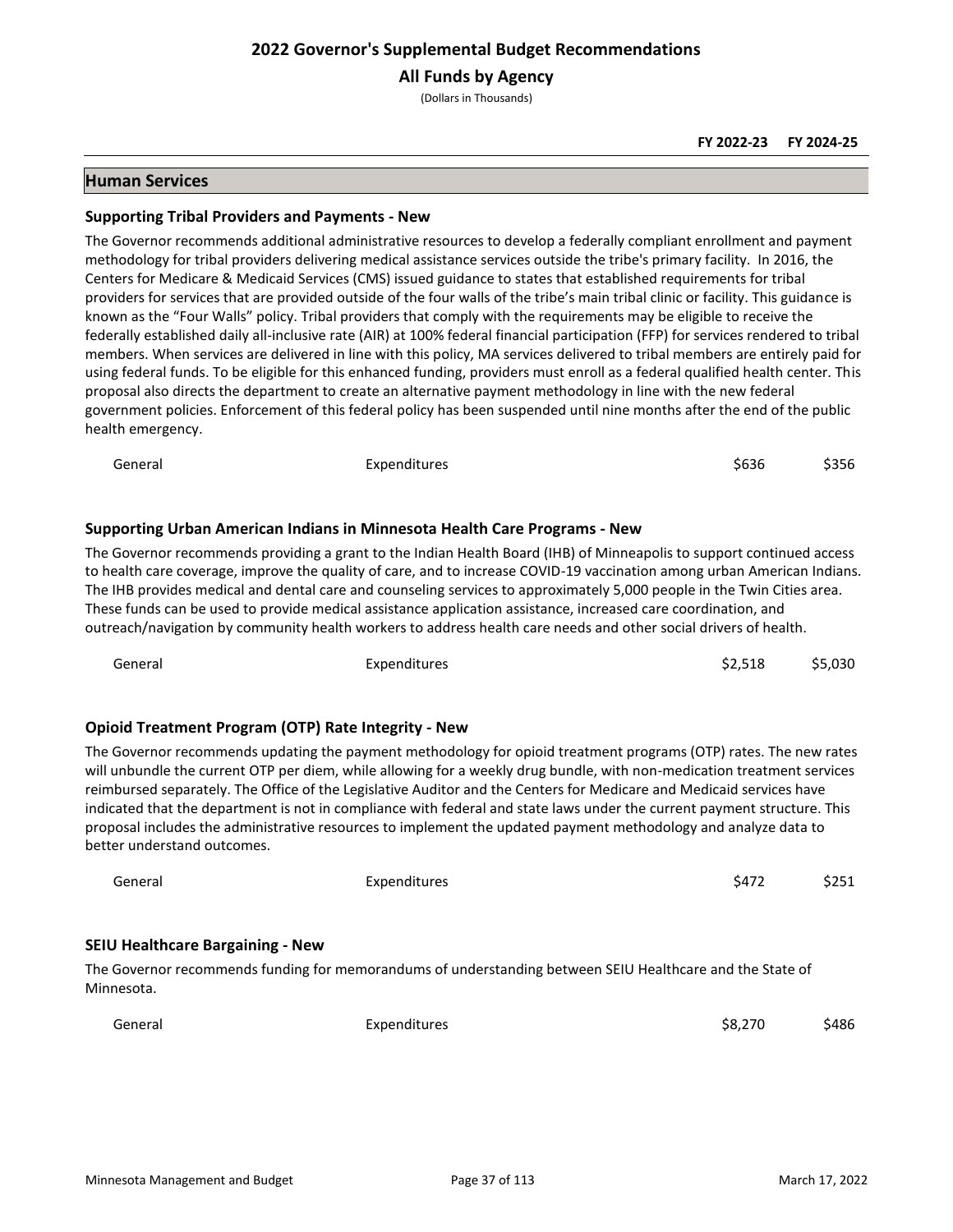**All Funds by Agency**

(Dollars in Thousands)

## **Human Services**

#### **Medical Assistance Clinical Trials - New**

The Governor recommends expanding medical assistance coverage to conform with updated federal regulations to cover routine patient costs related to participation in a clinical trial. Many of these services when furnished outside a clinical trial setting would normally be covered by MA. The Department does not have sufficient information to develop a full fiscal estimate at this time.

General Expenditures \$0 \$0

#### **DHS Costs From MNsure IT Proposal - New**

The Governor recommends additional staffing at the Department of Human Services to manage the IT transition related to the MNsure technology modernization recommendation. This recommendation provides additional health care staffing. These staff will be responsible for working on IT projects to decommission MNsure programs and help ensure METS preserves what is needed to support DHS programs. This investment is targeted at ensuring the MNsure modernization project does not impact eligibility assessments and does not impact medical assistance and MinnesotaCare users.

General Expenditures \$301 \$692

#### **Technical Changes to HCBS FMAP Projects - New**

The Governor recommends technical changes to 2021 session law related to the implementation of Section 9817 of the American Rescue Plan Act (ARPA), which provides the state with a temporary enhanced federal medical assistance percentage (FMAP) on Medicaid expenditures for home and community based services (HCBS). The Department submitted a HCBS FMAP Plan for approval in the summer of 2021, and has received partial approval from the Centers for Medicare & Medicaid Services (CMS).

This proposal would (1) enable the Department to carryforward grant dollars in Fiscal Year 2022 to Fiscal Year 2023 and (2) specify that substance use disorder (SUD) rate increases passed by the 2021 Legislature are not contingent upon the CMS approval of the HCBS spending plan.

General Expenditures \$0 \$0

#### **Clarifying MHCP Enrollee Error Overpayments - New**

The Governor recommends clarifying procedural aspects of assessing and recovering Medical Assistance and MinnesotaCare overpayments resulting from enrollee error so that standards for these overpayments are applied consistently statewide. This standard would prohibit recovery in cases where the overpayment is less than \$350, excludes children from being assessed an overpayment, allows a 90 day window for individuals to voluntarily the overpayment before revenue recapture or a court judgement is begun, and allows DHS or the counties to write off uncollected overpayments after five years.

General Revenues \$0 \$0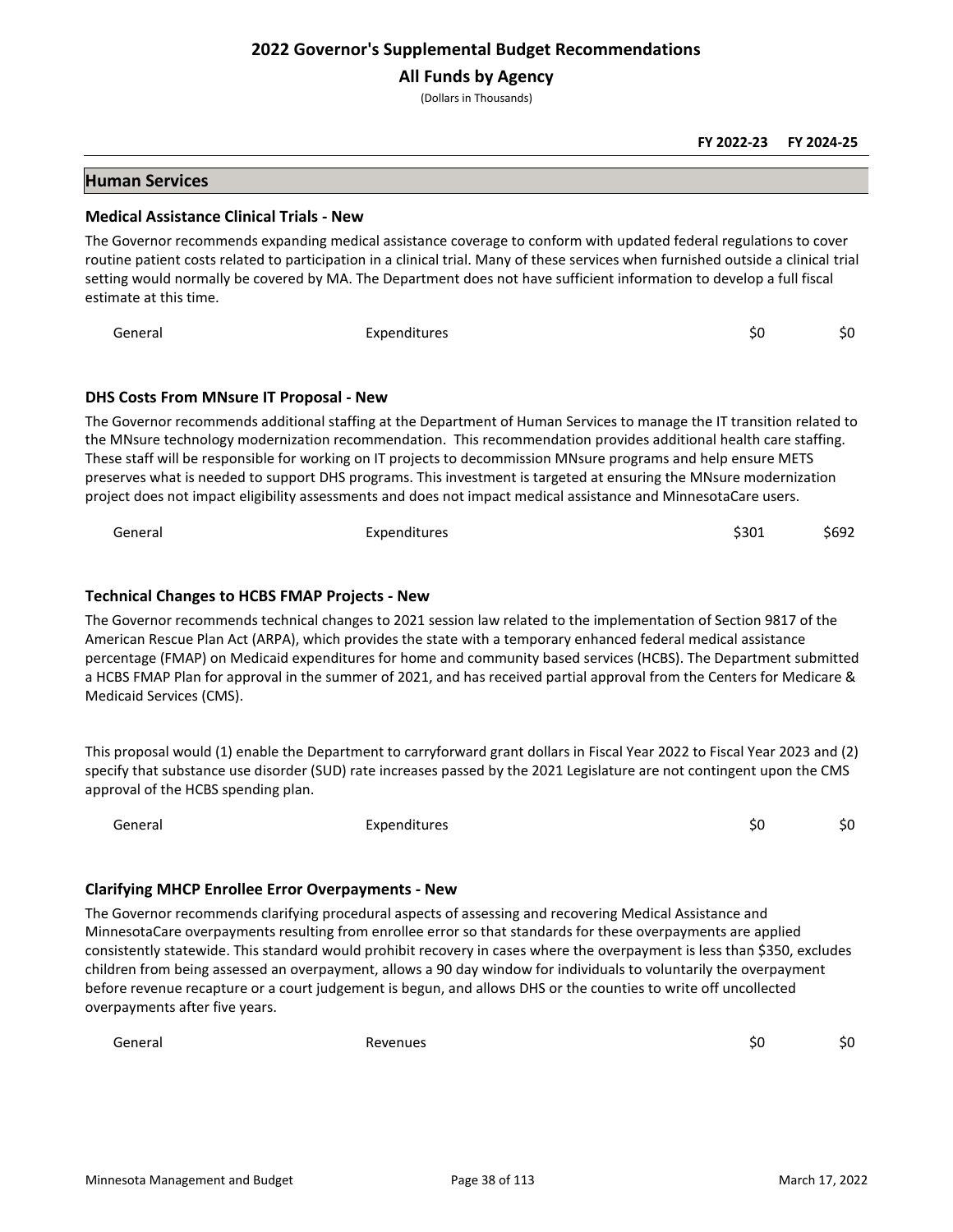# **All Funds by Agency**

(Dollars in Thousands)

#### **FY 2022-23 FY 2024-25**

#### **Human Services**

#### **TANF Maximization - Revised**

The Governor's revised budget recommendations remove this proposal. Removing this recommendation decreases general fund revenue in the Governor's recommendations by \$26 million in FY 2022-23 and \$52 million in FY 2024-25, including changes due to February forecast change. The TANF cost of the proposal decreases by \$26 million in FY 2022-23 and \$52 million in FY 2024-25.

| General             | Revenues     | SС | \$0 |
|---------------------|--------------|----|-----|
| <b>Federal TANF</b> | Expenditures | ŚС | \$0 |

## **Adjust HCAF Appropriation for Medical Assistance**

The Governor recommends increasing the Health Care Access Fund appropriation for Medical Assistance (MA). A corresponding decrease in MA spending occurs in the general fund to fund other health care priorities.

| General                   | <b>Expenditures</b> | (514, 353) | \$0 |
|---------------------------|---------------------|------------|-----|
| <b>Health Care Access</b> | <b>Expenditures</b> | \$14.353   |     |

#### **Newborn Screening Fee - New**

The Governor recommends a statutory change to allow Medical Assistance to reimburse providers for the newborn screening fee at the Department of Health rate when the test is billed in an outpatient setting. This recommendation gives the Department the ability to reimburse outpatient claims the same as inpatient claims on the rare occasions when a child is born outside of a hospital or birthcenter or when it is medically inappropriate to take the blood sample during the newborn hospital stay. This recommendation fixes a technical error in the newborn screening proposal enacted during the 2021 session. This is expected to impact fewer than 50 screenings a year.

| General | Expenditures | \$3 | \$8 |
|---------|--------------|-----|-----|
|         |              |     |     |
|         |              |     |     |

# **Health**

# **Long COVID**

The Governor recommends an investment to understand the impact of long COVID in Minnesota and partner with long COVID survivors and communities disproportionately impacted by it. The department will raise awareness of long COVID; develop statewide consensus guidance for long COVID diagnosis, treatment, and care coordination; co-design tools and resources to support long COVID survivors, their families, primary care providers, public health practitioners, schools, employers, and local communities; and provide grants to communities, long COVID survivor organizations, media and communications, long COVID survey contractors, and the Minnesota Electronic Health Record Consortium.

General Expenditures \$2,669 \$7,412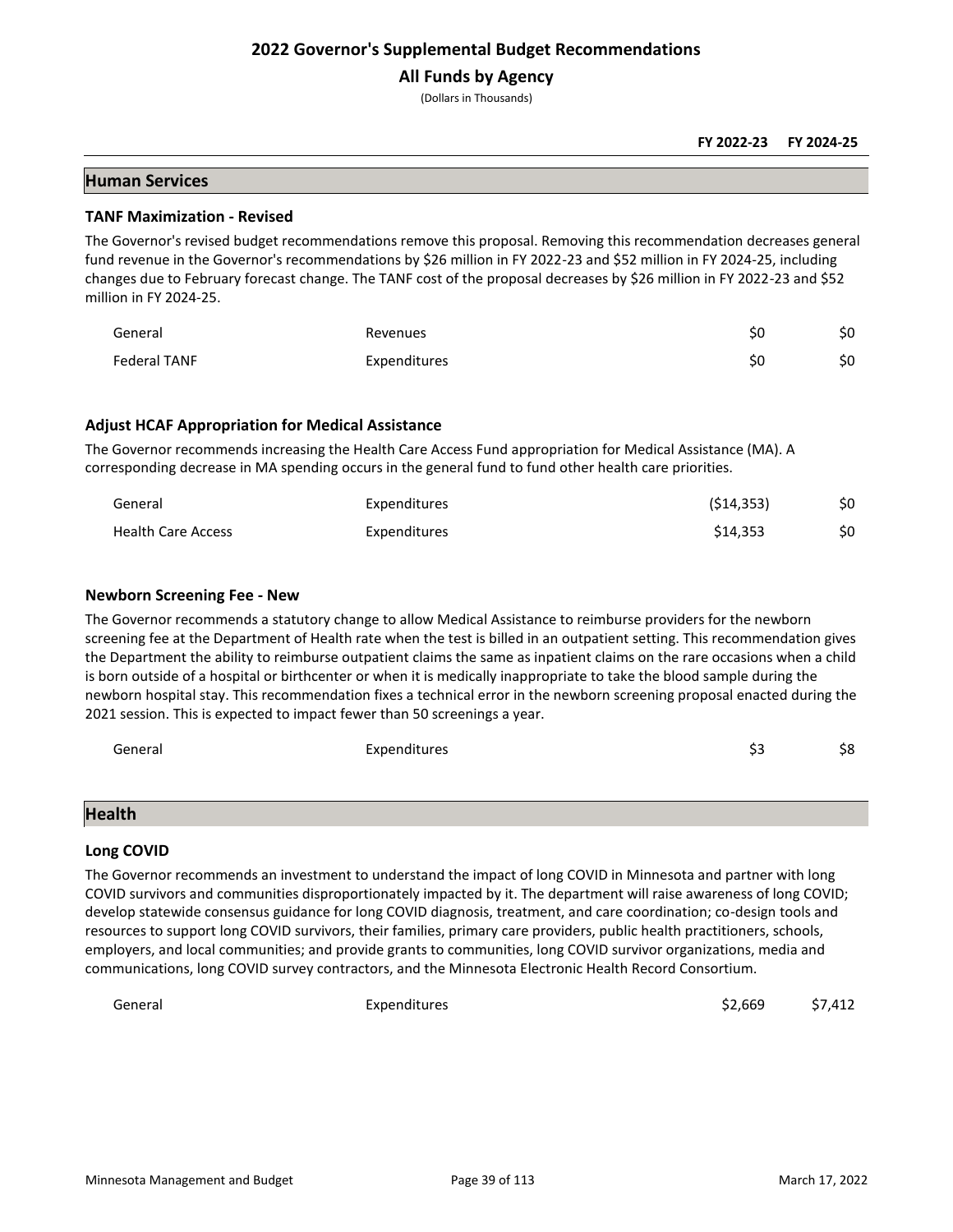**All Funds by Agency**

(Dollars in Thousands)

#### **FY 2022-23 FY 2024-25**

## **Health**

#### **Drug Overdose and Substance Abuse Prevention**

The Governor recommends funding to address the drug overdose epidemic by implementing three strategies: the establishment of regional multidisciplinary overdose prevention teams to implement overdose prevention in local communities and local public health; the enhancement of supportive services for the homeless who are at-risk of overdose by providing emergency and short-term housing subsidies through the Homeless Overdose Prevention Hub; and the enhancement of employer resources to promote health and well-being of employees through the Recovery Friendly Work Place initiative.

| General | Expenditures | \$5,042 \$10,084 |  |
|---------|--------------|------------------|--|
|         |              |                  |  |

## **Disability as a Health Equity Issue**

The Governor recommends funding to reduce health disparities among people with disabilities. These funds will support a multi-faceted, cross-agency, cross-sector approach to reduce disability related health disparities; create a health surveillance plan and implementation of community needs assessment; and provide community grants that support the establishment of inclusive, evidence-based chronic disease prevention and management services to address identified gaps and disparities.

| General | Expenditures | \$1,575 | \$3,170 |
|---------|--------------|---------|---------|
|         |              |         |         |

## **988 National Suicide Prevention Lifeline**

The Governor recommends funding to transition Minnesota's current National Suicide Prevention Lifeline Centers (NSPL) phone number into the federally mandated 988 number. The 988 service will include phone, text, and chat capacity. The Governor recommends the imposition of a 12 cent 988-telecom surcharge on all wired, wireless, prepaid wireless, and voice over internet protocol (VOIP) lines. Of the total revenue collected from the monthly statewide 988 telecom surcharge, a portion will be provided in grants across Minnesota to fund local call center staff and keep the 988 lines in operation. The surcharge revenue will be deposited into a dedicated account for this purpose.

| General                              | <b>Expenditures</b> | S0       | (52, 642) |
|--------------------------------------|---------------------|----------|-----------|
| <b>Restrict Misc Special Revenue</b> | Revenues            | \$10.014 | \$20,028  |
| <b>Restrict Misc Special Revenue</b> | <b>Expenditures</b> | S8.671   | \$20,028  |

## **Lead Remediation in Schools and Childcare Settings**

The Governor recommends a grant program for projects targeting the reduction of lead in drinking water in public and private schools and childcare facilities. These grants will fund the remediation of plumbing and fixtures that are known to contain lead. Reductions in exposure to lead in water will improve the health and safety of Minnesota's children through enhanced brain development and increased lifetime productivity.

| General | Expenditures | \$2,054 | \$3,081 |
|---------|--------------|---------|---------|
|---------|--------------|---------|---------|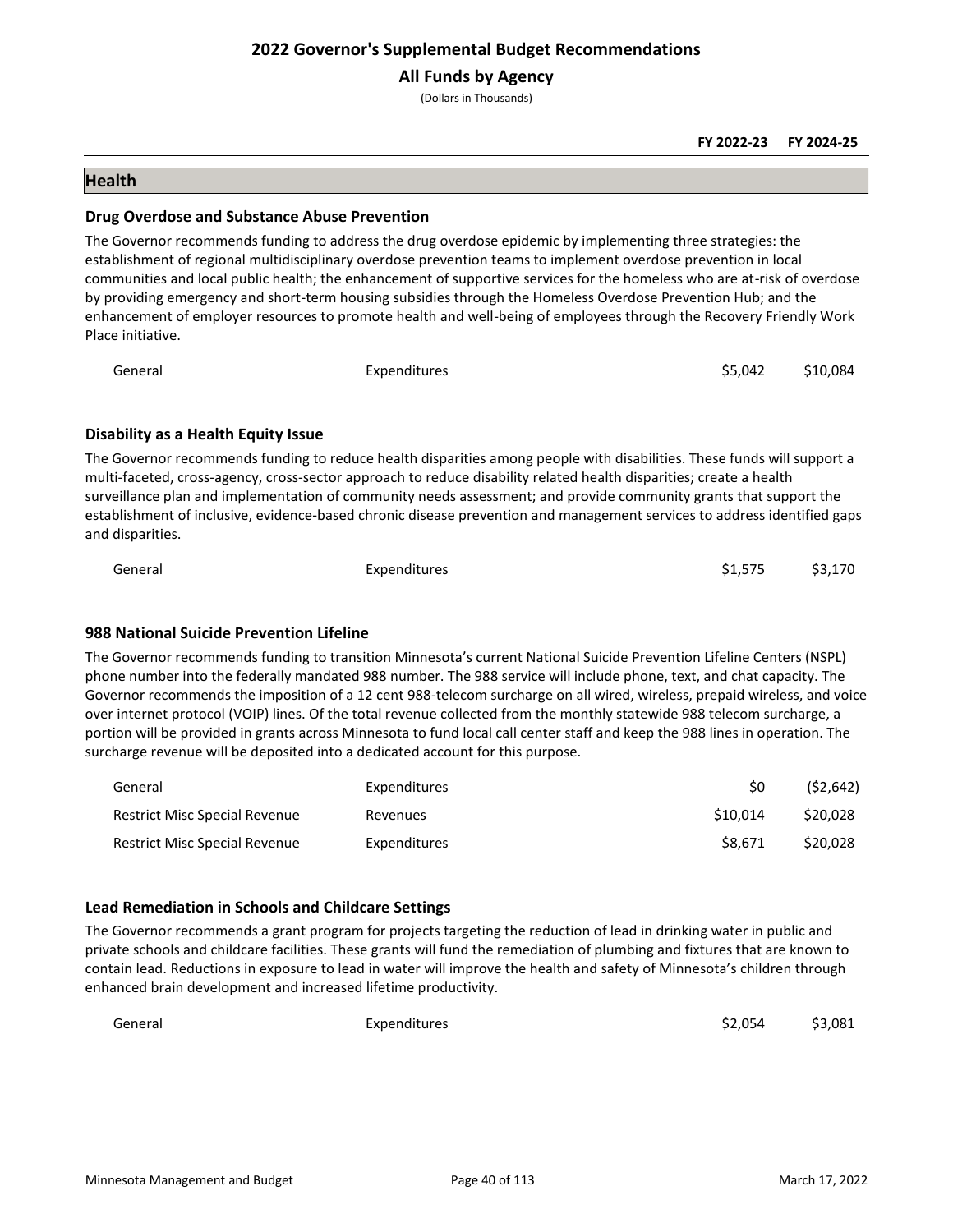**All Funds by Agency**

(Dollars in Thousands)

**FY 2022-23 FY 2024-25**

#### **Health**

#### **Community Health Workers**

The Governor recommends expanding, strengthening, equipping, and evaluating the community health worker workforce in Minnesota to support the health and well-being of Minnesotans by partnering with the Community Health Worker Alliance to promote the profession and scope of practice, conduct program evaluation, and provide technical assistance. Specific activities include an awareness campaign, partnerships with employers, research and evaluation of Community Health Worker models, and a statewide infrastructure plan.

| General | Expenditures | $$1,462$ $$2,195$ |  |
|---------|--------------|-------------------|--|
|         |              |                   |  |

#### **Community Solutions**

The Governor recommends the continued support of the Community Solutions for Healthy Child Development grant program. This recommendation expands and extends community solutions grants to improve outcomes related to the wellbeing of children of disadvantaged communities and their families, reduce racial disparities in children's health and development, and promote racial and geographic equity. The grant funds would be available to community-based organizations and tribal governments. Under current law, these activities will end on June 30, 2023.

| General | Expenditures | \$10,000 | \$20,000 |
|---------|--------------|----------|----------|
|         |              |          |          |

## **School Health**

The Governor recommends a competitive grant process to expand and establish new Minnesota school-based health centers. These clinics are located within schools and provide quality health care to all students, including physical, dental, mental, and behavioral health care. Funds will be used to establish partnerships between schools and community health organizations, such as community health centers, hospitals, or local health departments to deliver health care services and dental care and education within a school-based clinic. School-based health centers are on the forefront of addressing the COVID-19 pandemic and its negative health and well-being impacts on young people. This recommendation builds upon the Centers for Disease Control and Prevention's COVID Workforce Grant for School Health that ends in June 2023 and is in collaboration with the Minnesota Department of Education's Full-Service Community Schools and wrap around services.

General Expenditures \$837 \$6,749

## **Safety Improvements for Long-Term Care Facilities**

The Governor recommends the establishment of a new competitive grant program that would provide support to statelicensed long-term care facilities for projects to reduce the transmission risk of COVID and other contagious respiratory conditions. The funding would be used for physical improvements, investments in communications technology to address social isolation, and other modifications to increase safety and well-being of residents and staff resulting from a contagious situation in the licensed entity.

General Expenditures \$5,500 \$8,200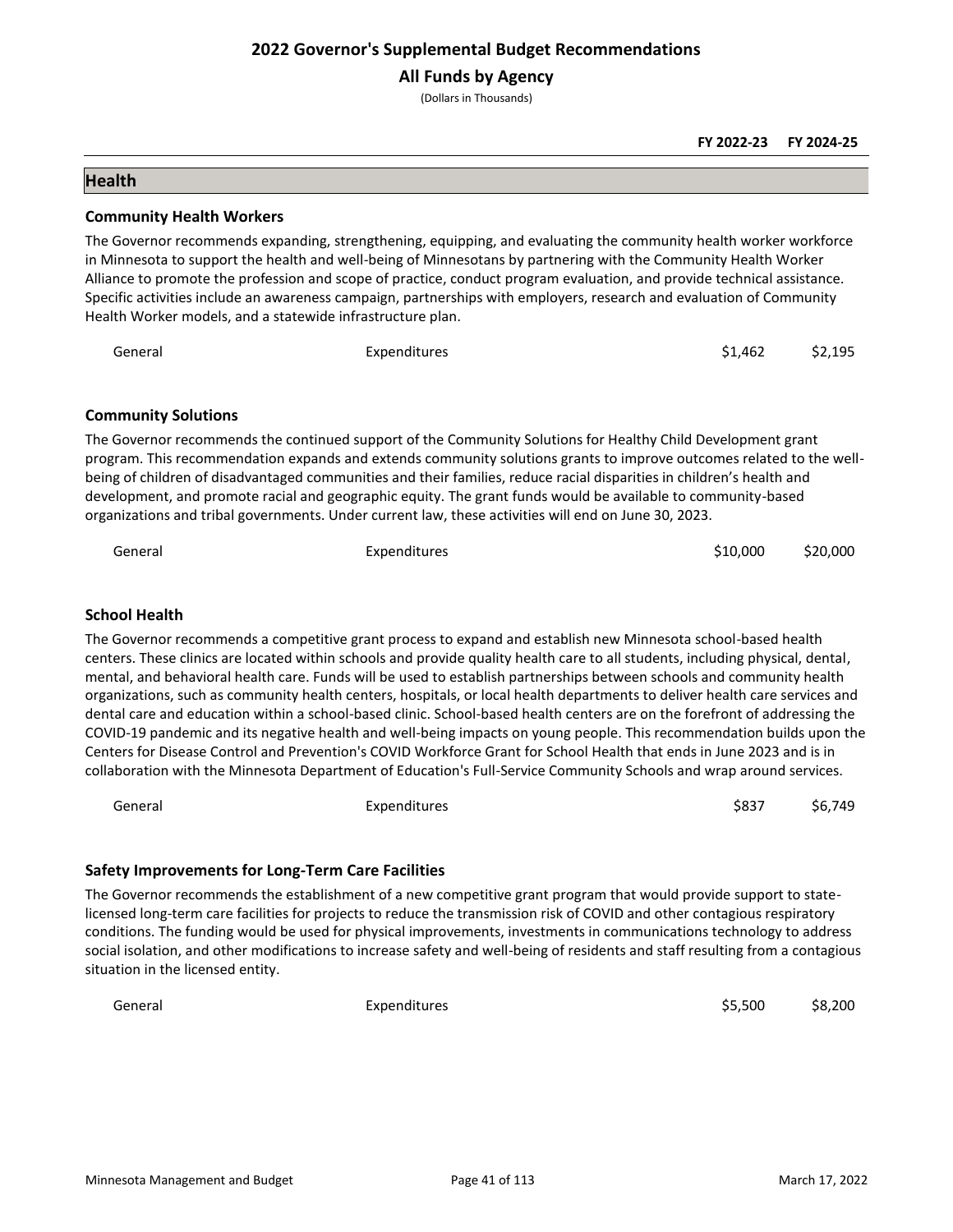**All Funds by Agency**

(Dollars in Thousands)

#### **FY 2022-23 FY 2024-25**

## **Health**

#### **Lead Service Line Inventory**

The Governor recommends grant funding to community water systems to locate, verify, and inventory the materials used for water service lines and include that inventory in a broader asset management plan. These grants will help the community water systems meet the draft requirements for a lead service line inventory that is part of the U.S. Environmental Protection Agency's proposed Lead and Copper Rule revision as well as provide the public with information about the location of lead service lines.

| General                  | Expenditures                                                                                                                                                                                                                                                                                                                           | \$4.029 | \$4.169 |
|--------------------------|----------------------------------------------------------------------------------------------------------------------------------------------------------------------------------------------------------------------------------------------------------------------------------------------------------------------------------------|---------|---------|
|                          |                                                                                                                                                                                                                                                                                                                                        |         |         |
| <b>Community Healing</b> |                                                                                                                                                                                                                                                                                                                                        |         |         |
|                          | The Governor recommends the establishment of a grant program that will fund community-based organizations and local<br>health departments to develop and implement community solutions for mental health resources and post-COVID recovery<br>and healing for communities of focus who have been disproportionately impacted by COVID. |         |         |

| General | Expenditures | $$2,019$ $$3,028$ |  |
|---------|--------------|-------------------|--|
|         |              |                   |  |

#### **Climate Resiliency**

The Governor recommends an investment to increase the resiliency of Minnesota and its communities to extreme climate events, such as increasingly heavy precipitation, flooding, extreme heat, wildfire smoke, and invasive pests. Activities include a combination of financial and technical assistance and data analysis to implement, strengthen, evaluate, and track public health resiliency efforts in the face of climate change across the state, with a focus on private and public water systems. Grants would be available to local communities to facilitate planning and response actions, technical assistance, data analysis, and evaluation.

| General | Expenditures | \$1,977<br>\$1,977 |
|---------|--------------|--------------------|
|---------|--------------|--------------------|

## **Family Planning Special Projects**

The Governor recommends an investment to increase access to voluntary family planning services throughout Minnesota through the existing Family Planning Special Projects grant program. These funds are essential to support continued statewide access to culturally appropriate, evidence-based family planning counseling and education, contraception services, preconception care, healthy pregnancies, and sexually transmitted infection screening and treatment. This increase in funding would allow grantees to lengthen clinic hours, reduce patient wait times, expand personalized family planning counseling services, increase testing and treatment of sexually transmitted infections, and meet the needs of many clients' delayed services due to the COVID-19 pandemic.

| General | Expenditures | \$3,467 \$6,934 |  |
|---------|--------------|-----------------|--|
|         |              |                 |  |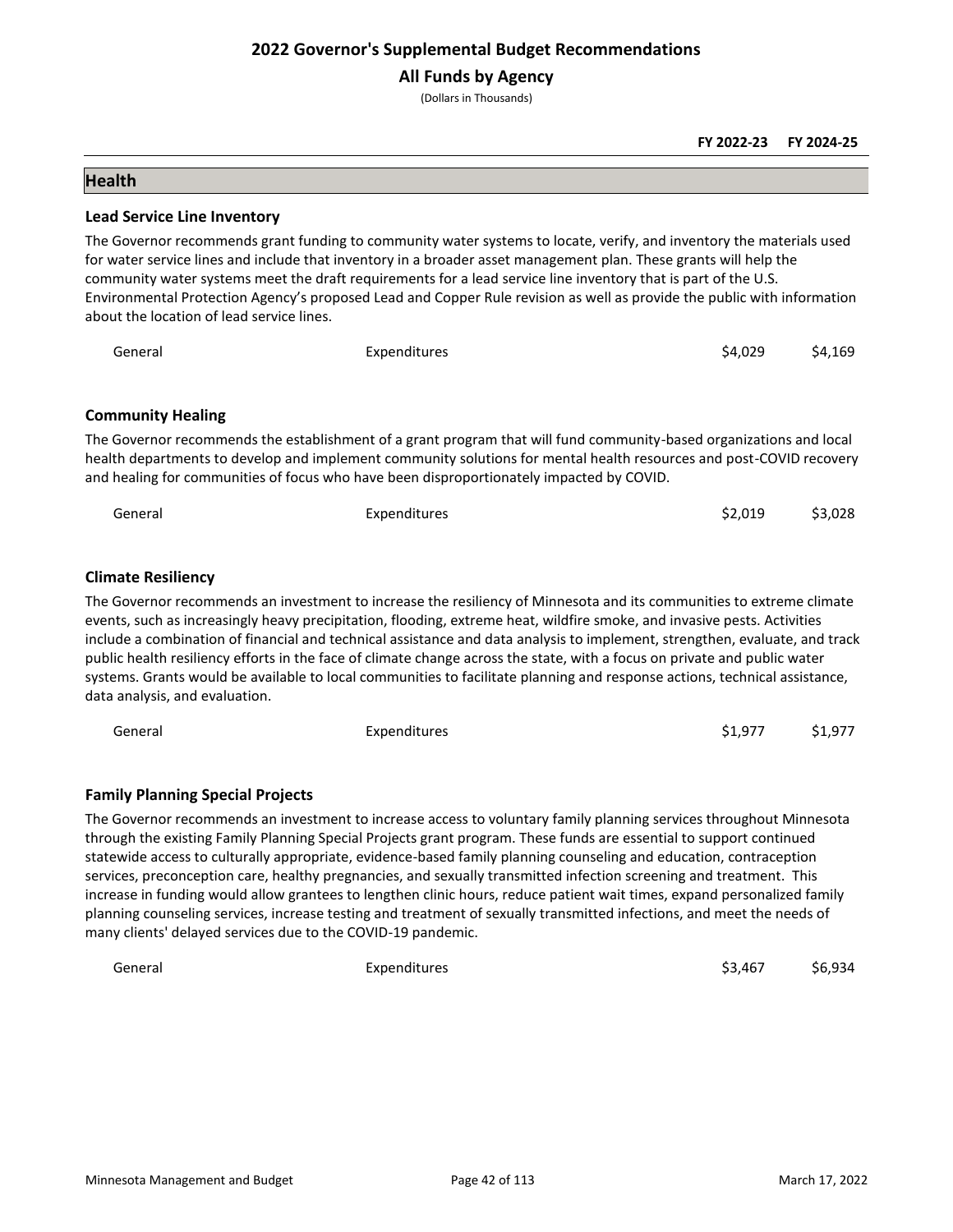**All Funds by Agency**

(Dollars in Thousands)

## **Health**

#### **Mercury in Skin Lightening Products**

The Governor recommends the reinstituting of the Mercury in Skin Lightening Products grants program that was authorized with a one-time appropriation in 2019. The appropriation will be used to manage the grant program, track mercury testing results, and prepare public health education materials. Materials will focus on the potential exposure to mercury from skin lightening products; the dangers of exposure to mercury through dermal absorption, inhalation, hand-to-mouth contact, and through contact with individuals who have used these skin lightening products; the signs and symptoms of mercury poisoning; the health effects of mercury poisoning, including the permanent effects on the central nervous system and kidneys; the dangers of using these products or being exposed to these products during pregnancy and breastfeeding to the mother and to the infant; knowing how to identify products that contain mercury; and proper disposal of the product if the product contains mercury.

| Expenditures<br>General | \$300 | \$600 |
|-------------------------|-------|-------|
|-------------------------|-------|-------|

## **Trauma System Fee Adjustment**

The Governor recommends an increase to hospital license fees to adequately fund the designation of trauma hospitals and ensure an effective statewide trauma system. This recommendation ensures sufficient staff and technical resources are available to maintain trauma designations according to industry standards. It continues the state's ability to designate trauma hospitals at the required frequency and provides a coordinated health care infrastructure that is able to support Minnesota's communities by providing 24/7 emergency trauma/disaster care locally, regionally, and statewide.

| General                      | Revenues     | ( \$354) | (5708) |
|------------------------------|--------------|----------|--------|
| General                      | Expenditures | \$61     | \$122  |
| State Government Special Rev | Revenues     | \$430    | \$860  |
| State Government Special Rev | Expenditures | \$430    | \$860  |

## **Medical Education and Research Cost Fund Administration**

The Governor recommends a redirection of \$150,000 in the general fund base appropriation for Medical Education and Research Costs (MERC) formula distribution, to support management of the program. The MERC fund was established in 1999 (Minnesota Statutes, section 62J.692) and is administered by the Minnesota Department of Health. The purpose of the MERC grant program is to support a robust health care workforce in Minnesota by providing funding to clinical training sites that train specific health care professions. This recommendation will help the department better use and target resources to promote preceptorship and improved clinical training, especially in the areas of primary care among rural and underserved populations.

General Expenditures \$0 \$0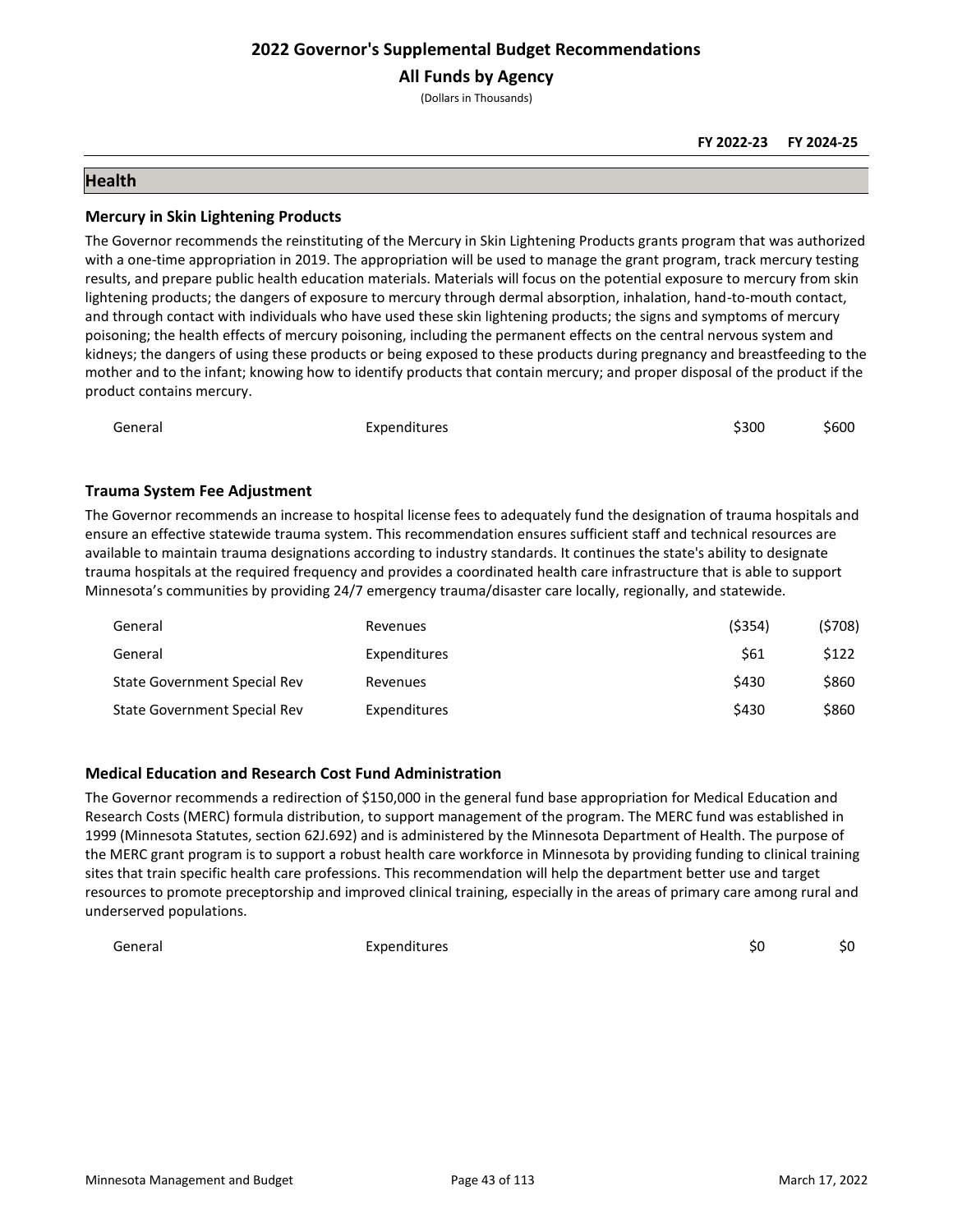**All Funds by Agency**

(Dollars in Thousands)

#### **FY 2022-23 FY 2024-25**

#### **Health**

#### **Sentinel Event Reviews for Police-Involved Deadly Force Encounters**

The Governor recommends the establishment of the infrastructure necessary to create a law enforcement-involved deadly force encounter sentinel event review committee in collaboration with nonprofit organizations and the Departments of Public Safety, Human Rights, and Human Services. The committee will be charged with identifying and analyzing the root causes of all law enforcement-involved deaths. This multidisciplinary committee will identify opportunities for prevention and make actionable recommendations to state policymakers.

| General                                          | Expenditures                                                                                                                                                                                                                                          | \$494 | \$988 |
|--------------------------------------------------|-------------------------------------------------------------------------------------------------------------------------------------------------------------------------------------------------------------------------------------------------------|-------|-------|
|                                                  |                                                                                                                                                                                                                                                       |       |       |
| <b>Public Health System Transformation - New</b> |                                                                                                                                                                                                                                                       |       |       |
|                                                  | The Governor recommends an ongoing investment in the state, local, and tribal governmental public health system to fulfill<br>foundational public health responsibilities. This recommendation would substantially enhance the public health system's |       |       |
|                                                  | delity to prevent and control infectious diseases, address environmental health threats, improve the health of                                                                                                                                        |       |       |

ability to prevent and control infectious diseases, address environmental health threats, improve the health of communities, and improve access to health care services. This recommendation includes funding for local health departments, tribal health departments, an Office of American Indian Health, a Public Health AmeriCorps program, and agency staff.

| General | Expenditures | \$23,531 | \$47,062 |
|---------|--------------|----------|----------|
|         |              |          |          |

## **Assisted Living and Home Care**

The Governor recommends increasing the administrative resources necessary to enforce health and safety requirements in assisted living facilities and home care licensure. Funding will be used to increase staffing levels to ensure the completion of required oversight and onsite inspections consistent with the timelines established in statute. This work ensures assisted living facilities and home care agencies in the state meet quality and safety requirements and therefore protects the health and safety of Minnesotans residing in these facilities or receiving home care services.

State Government Special Rev Expenditures **Expenditures** 64,167 \$8,334

#### **No Surprises Act Enforcement**

The Governor recommends the implementation of a state-based enforcement of the newly enacted, federal No Surprises Act. This request expands the authority of the Department of Health to enforce federal No Surprises Act provisions on the health plans the department regulates as well as providers, facilities, and enrollees of those plans. Enforcement includes auditing health plans for compliance with federal reporting requirements for receiving and resolving complaints and enforcement of health plan/provider contract requirements in the law. The law provides sweeping reforms that protect enrollees in group and individual health insurance coverage from surprise medical bills.

General Expenditures Expenditures (Seneral Seneral Seneral Seneral Seneral Seneral Seneral Seneral Seneral Seneral Seneral Seneral Seneral Seneral Seneral Seneral Seneral Seneral Seneral Seneral Seneral Seneral Seneral Sen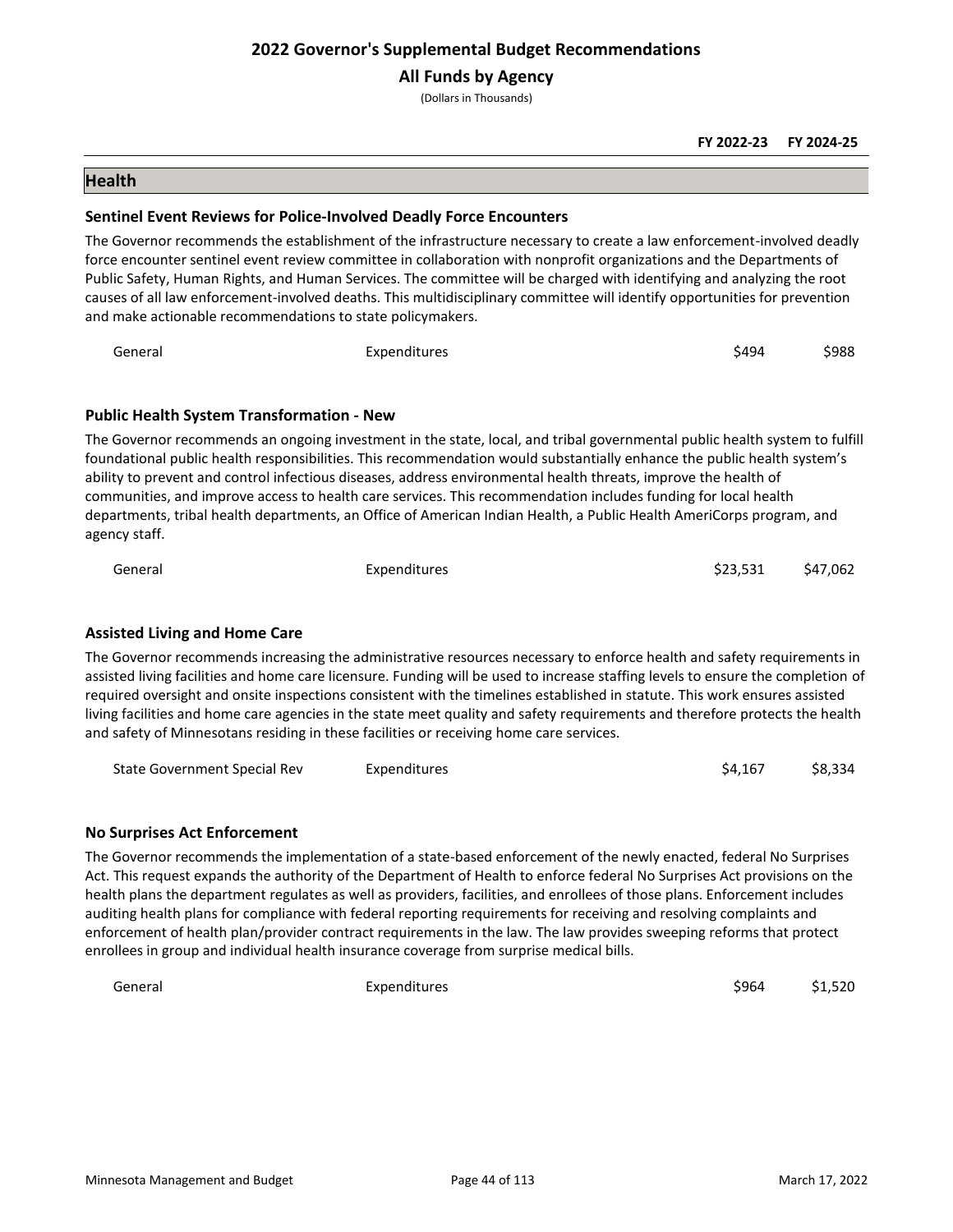**All Funds by Agency**

(Dollars in Thousands)

#### **FY 2022-23 FY 2024-25**

#### **Health**

#### **Drinking Water and Wastewater Advisory Council**

The Governor recommends reinstating the Water Supply Systems and Wastewater Treatment Facilities Advisory Council that expired on June 30, 2019. The council provided external review from the perspective of key stakeholders to the water supply and wastewater treatment programs at the Minnesota Department of Health and the Minnesota Pollution Control Agency. The external review serves to provide feedback on the regulatory activities by those who are regulated for rule changes related to water treatment certification.

| State Government Special Rev | Expenditures |  |
|------------------------------|--------------|--|
|                              |              |  |

#### **Engineering Plan Review Fees**

The Governor recommends increasing engineering plan review fees by 50% for nursing homes, hospitals, and other health care facility types to align with current costs and workload complexity. Fees increases range from a low of \$15 for construction costs between \$0 to \$10,000 to a high of \$2,400 for construction costs over \$1.5 million. The complexity and number of plan review requests are increasing with the expansion and modernization of nursing homes and hospitals. Plan review fees vary based on the expected cost of the construction project; plan review fees in the lowest tiers do not even cover the staff time required to read the technical documents submitted as part of an emailed request and prepare the documents for review.

| State Government Special Rev | Revenues | \$170 | \$340 |
|------------------------------|----------|-------|-------|
|------------------------------|----------|-------|-------|

## **Home Visiting**

The Governor recommends an increase in prevention-focused family home visiting services to families with children under age five. This investment will expand family home visiting services to pregnant women, families, mothers, fathers, and other caregivers of young children so that more families have service access. Currently, Minnesota is only serving approximately 10 percent of eligible families who would benefit from home visiting services. The proposal seeks to serve 38,275 families in Year 1, 66,670 families in Year 2, and 103,414 families in Year 3 through universal short-term home visiting services to all children born in Minnesota, focusing on home visiting to priority populations (homelessness, incarcerated families, and children and youth with special health needs) and expansion of long-term home visiting to families. Over 90 percent of the funds will be distributed to community health boards, tribal nations, and non-profits via grants for the delivery of home visiting services by qualified home visiting professionals.

| General | Expenditures | \$126,700 \$524,100 |  |
|---------|--------------|---------------------|--|
|         |              |                     |  |

#### **Revitalize Health Care Workforce**

The Governor recommends a comprehensive workforce package to address the critical challenges in growing and revitalizing Minnesota's health care workforce to adequately serve our rural and urban underserved families and children. The COVID-19 pandemic has greatly exacerbated deficiencies within the health care workforce, leading to persistent shortages of health care workers. This package includes rural clinical training opportunities, immigrant international medical graduate training opportunities, site-based clinical training, increased capacity for mental health supervision, and research on the status and causes of workforce shortages.

| <b>Health Care Access</b> | Expenditures | \$22,000 | \$44,000 |
|---------------------------|--------------|----------|----------|
|                           |              |          |          |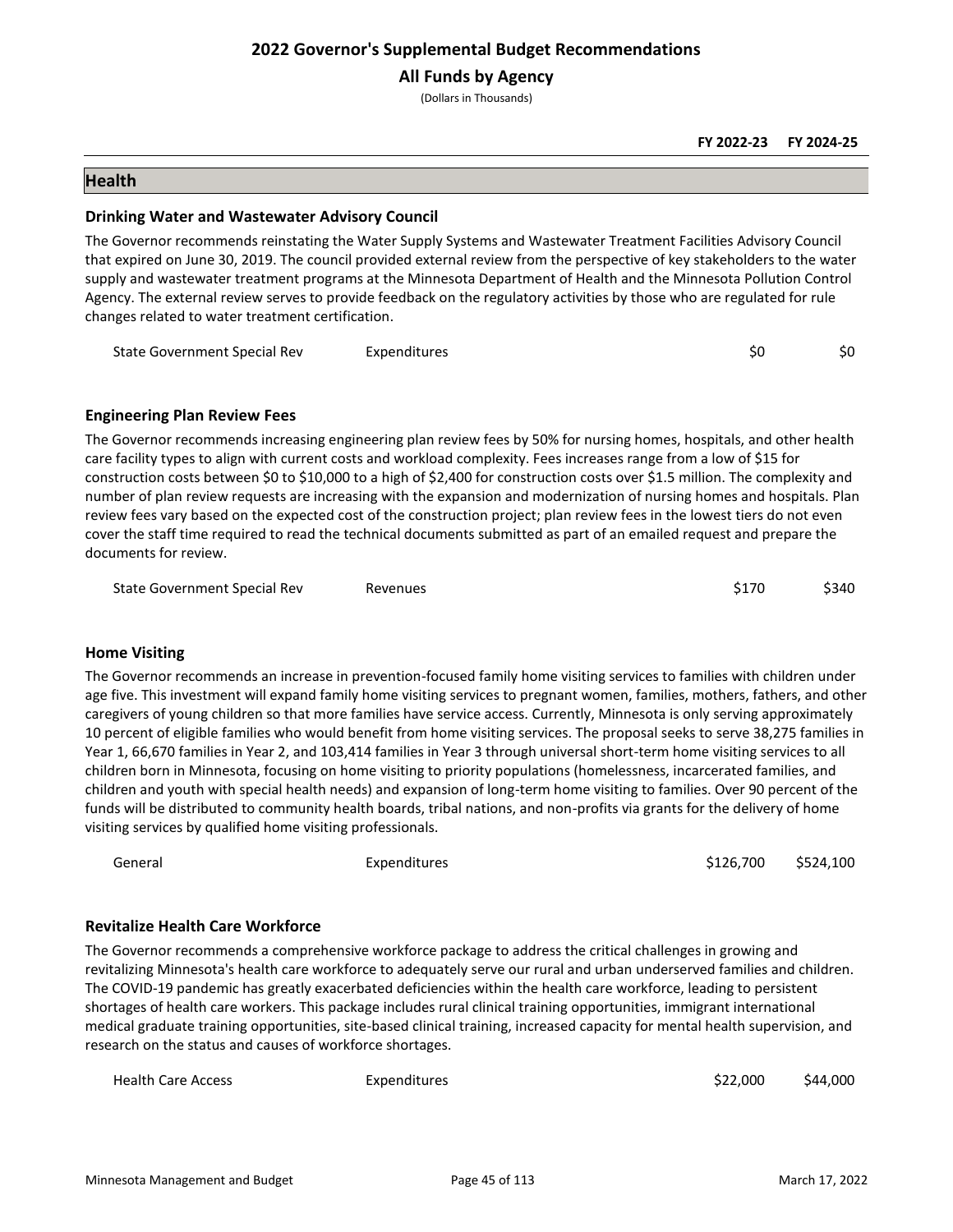**All Funds by Agency**

(Dollars in Thousands)

**FY 2022-23 FY 2024-25**

#### **Health**

#### **Address Growing Health Care Costs**

The Governor recommends the implementation of a comprehensive approach to address rising health care costs. This recommendation includes four separate initiatives to improve health care affordability: the establishment of a health care spending target program; expansion of the prescription price transparency initiative; creation of an evidence base for the development of policy initiatives to constrain growth in spending; and assessing readiness of rural communities to participate in value-based payment arrangements.

| General | Expenditures | \$3,375 \$8,350 |  |
|---------|--------------|-----------------|--|
|         |              |                 |  |

#### **Health Care Provider Directory**

The Governor recommends the development, management, and maintenance of a statewide shared heath provider directory. This directory will be available to multiple state agencies (e.g., Department of Health, Department of Human Services, State Employee Group Insurance Plan, and MNsure), as well as health plans and health systems serving Minnesotans. This will build upon the provider directory under development at the Department of Human Services, will comply with federal and state rules and laws, and will create a single "source of truth" for health plans, providers, and consumers to identify health providers available to them based on their insurance coverage. This directory will also provide state agencies a tool to manage compliance with the new federal No Surprises Act, monitor network adequacy and provider coverage across state-run programs for regulatory purposes, and monitor trends in provider contracting, type, network configurations and access over time.

General Expenditures Expenditures (51,000 \$9,000  $\sim$  \$9,000 \$9,000  $\sim$  \$9,000 \$9,000  $\sim$  \$9,000  $\sim$  \$9,000  $\sim$  \$9,000  $\sim$  \$9,000  $\sim$  \$9,000  $\sim$  \$9,000  $\sim$  \$9,000  $\sim$  \$9,000  $\sim$  \$9,000  $\sim$  \$9,000  $\sim$  \$9,000  $\sim$ 

#### **Opioid Overdose Prevention and HIV Prevention for People Experiencing Homelessness**

The Governor recommends an investment to expand access to harm reduction services and improve linkages to care to prevent drug overdoses, HIV/AIDS, hepatitis, and other infectious diseases for high-risk populations, including those experiencing homelessness or housing instability. This investment includes funds for maintaining existing and establishing new syringe service programs. Funds would be used to cover startup costs, coordination with homeless outreach and housing providers, coordination with existing infectious disease care providers, and traditional syringe service programs.

| General | Expenditures | \$1,129 | \$2,258 |
|---------|--------------|---------|---------|
|         |              |         |         |

#### **Healthy Beginnings/Healthy Families**

The Governor recommends an investment to address the significant disparities in early childhood outcomes. This recommendation would increase the number of children who are school ready through: establishing the Minnesota Collaborative to Prevent Infant Mortality; sustaining Help Me Connect; improving and increasing the reach of development and social-emotional screening and subsequent connection to services; and sustaining and expanding the Jail Model Practices Learning Community in Minnesota jails.

| General | <b>Expenditures</b> | \$11,700 | \$23,581 |
|---------|---------------------|----------|----------|
|         |                     |          |          |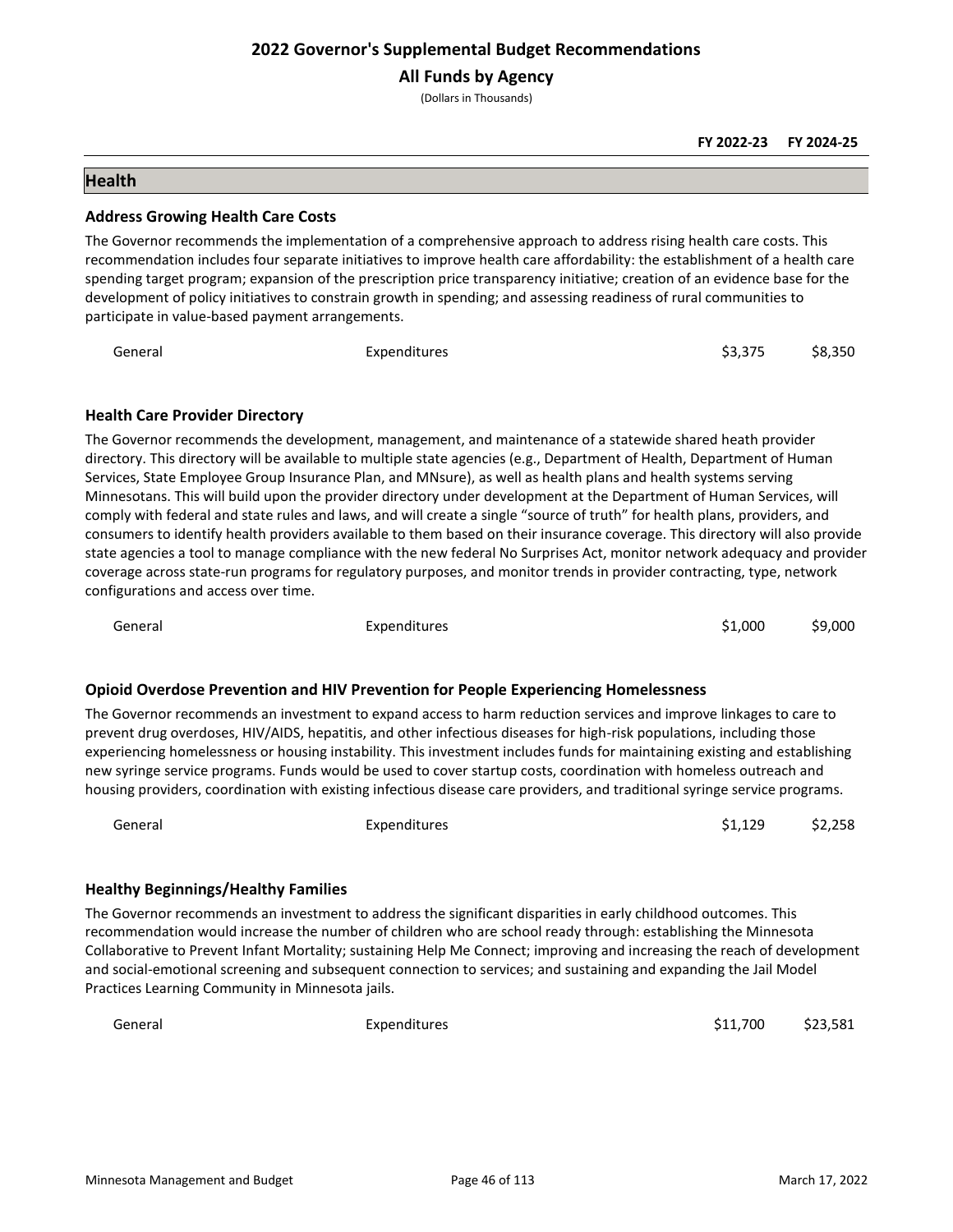**All Funds by Agency**

(Dollars in Thousands)

#### **FY 2022-23 FY 2024-25**

## **Health**

#### **Medical Cannabis Patient Fees Reduction - New**

The Governor recommends reducing annual patient fees from \$200 (non-Medical Assistance enrollees) or \$50 (Medical Assistance enrollees) per year to \$40 per year for all patients beginning in fiscal year 2023. This recommendation aligns the fee with other states' fees. Although the requested fee revenue will reduce overall revenue collections, the program will still be in balance as current revenue projections are expected to be greater than expenditures.

| State Government Special Rev | Revenues            | (\$5,610) | (\$15,885) |
|------------------------------|---------------------|-----------|------------|
| State Government Special Rev | <b>Expenditures</b> |           |            |

#### **Legalizing Adult-Use Cannabis - Revised**

The Governor recommends funding for the safe and responsible legalization of cannabis for adults in Minnesota, which will include a fiscal impact for the Department of Health. A new Cannabis Management Office would be responsible for the implementation of the regulatory framework for adult-use cannabis, along with the medical cannabis program, and a program to regulate hemp and hemp-derived products. Recommended funding at the Department of Health is for youth cannabis use prevention, education for pregnant and breastfeeding women about the health effects of cannabis use, data collection on cannabis use rates in Minnesota, and new standards for contaminants found in cannabis and related products. The recommendation includes funding at the new agency for grants to assist individuals entering the legal cannabis market, provides for expungement of non-violent offenses involving cannabis, and implements taxes on adult-use cannabis. This recommendation reflects a revised fiscal impact from the original Governor's recommendation, released January 2022. The cost of the proposal increased by \$4.212 million in FY 2022-23 and \$10.186 million in FY 2024-25 due to the interaction with the new *Medical Cannabis Patient Fees Reduction* item and to account for the fees being deposited in the special revenue fund at the new Cannabis Management Office instead of in the state government special revenue fund at the Department of Health.

| General                      | Expenditures         | \$9.951   | \$16,748   |
|------------------------------|----------------------|-----------|------------|
| State Government Special Rev | Revenues             | (52, 872) | (510, 186) |
| State Government Special Rev | <b>Transfers Out</b> | \$3.139   | \$0        |
| State Government Special Rev | Expenditures         | \$0       | (56, 848)  |

#### **MNsure**

#### **MNsure Technology Modernization**

The Governor recommends a series of investments to upgrade and replace the IT technology that supports the state health care exchange. These investments will transform the health care application and eligibility determination system for Minnesotans enrolling through MNsure, add self-service functionality for consumers, introduce a fully-integrated portal for navigators and brokers, and upgrade the systems caseworkers use to access, maintain, and update consumer accounts. The investments will streamline and simplify the application and enrollment process and create a better user experience.

General Expenditures \$7,775 \$10,997